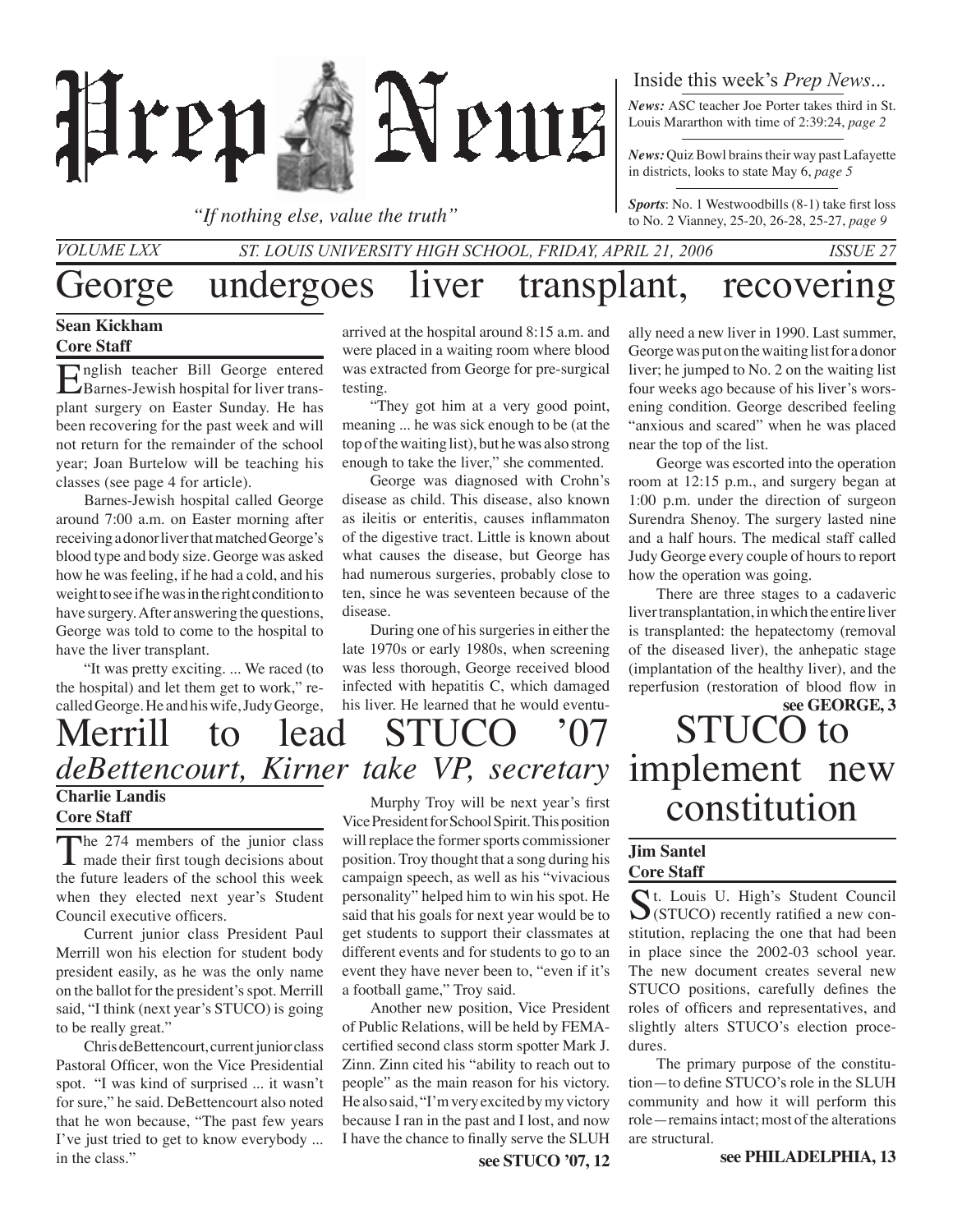# 2 **News** April 21, 2006 Mechanical bulls and smashing things: Spring Fling '06

#### **Andrew Mueth Core Staff**

 $\bigcap$  t. Louis U. High will celebrate spring's  $\bigcup$  beauty, fun, and good weather this Saturday with Student Council's annual Spring Fling. The festive day is probably the only place in St. Louis where one can find a mechanical bull, a piano smash, live bands, an obstacle course, and four-onfour basketball all in one place. The day finishes with the highly popular Spring Fling mixer in the evening.

The day begins at ten, opening with live student bands outside the theater entrance. The bands will play until five in the evening, rotating every half hour to hour, with 15 minute intervals between each band.

Pulse general manager Tim Weaks said that 10 bands have signed up, and eight have confirmed that they will play. The bands will play using sound equipment borrowed from SLUH's band and choral programs.

Weaks is excited about the bands, especially because they will be playing outside. "We're going to make it really loud, so everybody can hear it. It'll be awesome," he said.

Meanwhile, fling-goers can participate in activities such as the ever-popular car smash, joined this year by a piano smash.

STUCO secretary-treasurer Nick Arb said, "(Senior John) Vollmer's bringing a piano. I don't ask questions. I don't know where he got it."

As in past years, the day will include an inflatable jousting ring and inflatable obstacle course, washer toss, wiffleball, arcade games, and barbecue hamburgers and hot dogs. Finally, students can also take a ride on a mechanical bull (and even eat a hamburger while doing so).

In keeping with tradition, STUCO will be selling Spring Fling T-shirts during the day and at the mixer. Arb hinted that the shirt's theme would involve Kool-Aid.

Chief of Intramurals Dave Barton is hosting the annual 3-on-3 basketball tournament, beginning at 9 a.m. on the faculty parking lot and in the gym. 45 teams were registered as of press time, though the bracket is set up for 64 teams. Because of the numerous openings, Barton will accept registrations through Friday. To have a fair tournament, no team may have more than one faculty member or one varsity basketball player. Barton predicts that the tournament will last all day, and its winners will receive CDs, DVDs, and other prizes.

Barton commented on the lower number of teams this year: "We've had 64 the last two years, but with all the sports conflicts Saturday, it's hard to get them all. We're still having a full NCAA-style bracket, but there's only 45 teams, so there's a bunch of byes in the first round."

At five, STUCO will clear out the campus in order to set up for the mixer, which starts at seven. Like last year, the mixer will be held both inside and out, the outside

# Tai injured in car crash **Scott Mueller see SPRING FLING, 12**

## **Core Staff**

# St. Louis U. High Chinese teacher Ching-Ling Tai was in a car accident last Tuesday. The accident happened at Clayton and Hanley Roads at 4 p.m.

The accident occurred when a driver making a left turn pulled out in front of Tai. The air bag went off, according to Tai, burning both of her hands. The impact may also have fractured Tai's left wrist, which she currently has a soft cast on.

After the crash, Tai went to the emergency room at Barnes-Jewish Hospital. Because Tai walked into the emergency room herself and was not carried in on a stretcher, she was deemed a non-critical patient, and had to wait in the emergency room for seven hours. Tai was not treated until midnight and did not leave until 1 a.m.

Tai was very frustrated with the situation, saying, "If I pretend I'm hurt, and come in on a stretcher, then probably I get seated right away, so I feel the system punishes an honest person."

Tai missed school Wednesday but returned to school Thursday. Today Tai will not be in school because of a scheduled follow up appointment to see how her wrist is doing.

# Porter takes third in STL marathon

 **ASC teacher Joe Porter (left) stands with his Missouri State second place trophy next to the Missouri State Champion (right).**

### **Kevin Casey Reporter**

Everyone loves a good race, but what about a good marathon? People seem to love them, too, and St. Louis proved

this by hosting the annual Spirit of St. Louis Marathon and Family Fitness Weekend, which took place on April 8 and 9. This year's theme was "Create Your Own 26.2 Mile Masterpiece," and ASC history teacher Joe Porter did just that.

Porter was one of 8,171 athletes, and



the first place winner only beat him by 14 minutes and 15 seconds. "I didn't expect to run as well as I did," said Porter.

Another SLUH teacher participated in this year's event as well. Pastoral Department

photo courtesy of joe p

Director and Theology teacher Tim Chik ran the 13.1-mile half-marathon with a time of 1:39:39. He ran the full marathon in 2001.

The marathon started downtown

and first took the participants around the Anheuser-Busch Brewery and then several miles to Forest Park. After going

**see PORTER, 12** through the park, the marathoners went past Washington University and made a circuit through Clayton. They then looped back through Forest Park and completed the last leg of the race, which ended near its starting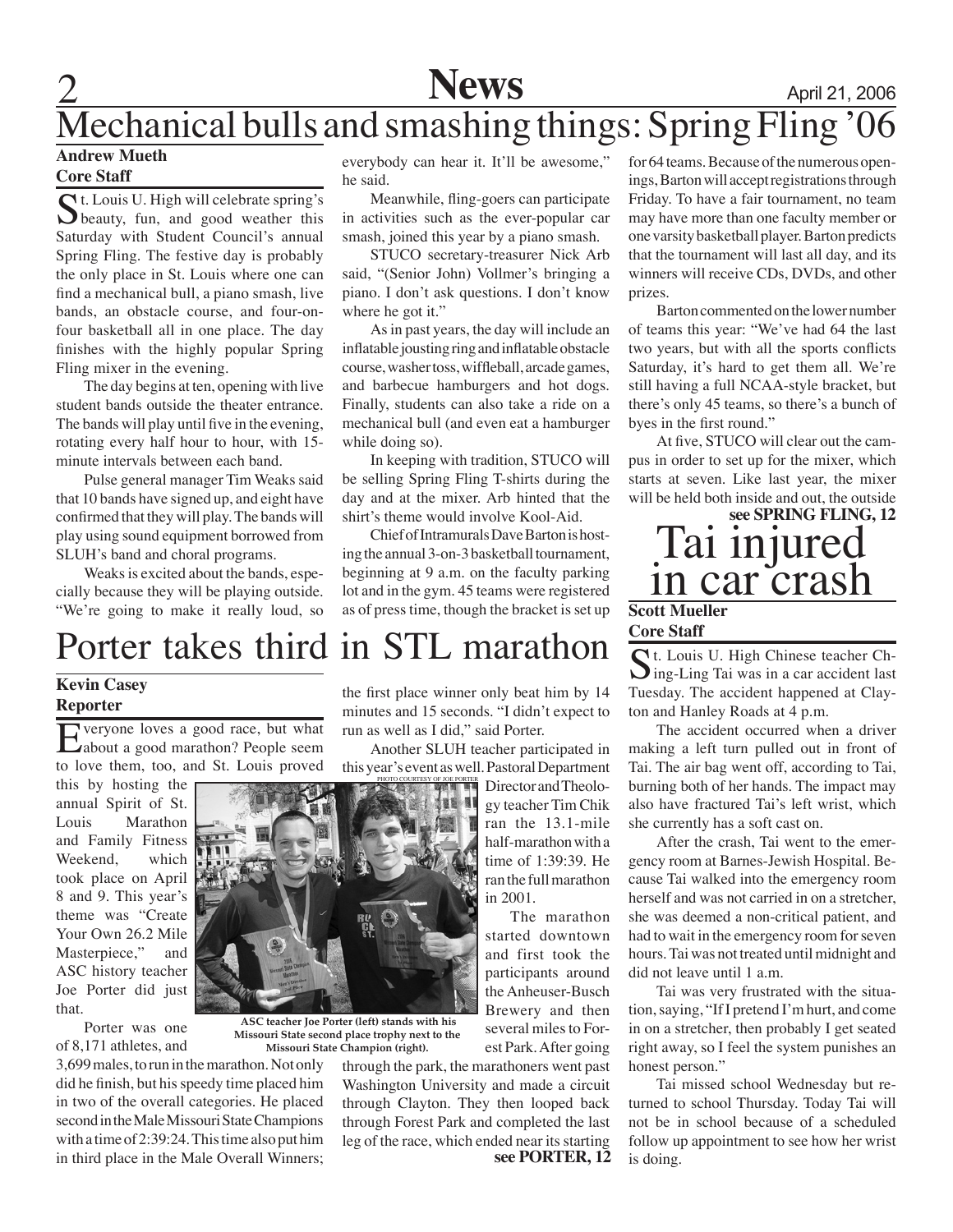# April 21, 2006 **Opinion**

# Huether questions voting COMMENTARY

#### **Tim Huether Editor in Chief**

My classmates and I voted for the Ed Hawk award last week.<br>The Ed Hawk award is given to the student who, "through his love and dedication to St. Louis University High, and through his example of working and giving, was most able to influence his class toward success by cooperation and unity." As it is bestowed by one's own classmates, I think it has the potential of being the greatest honor a SLUH student can receive.

However, I think that the nature of the voting takes away from the significance of the award. Presently, students are given the ballots during homeroom and asked to return the completed ballots by the end of homeroom. Many students are distracted in homeroom as it is, with homeroom mail, conversations, and homework among other things, and the 11 minutes in homeroom are just not the most conducive time for deciding honestly who the most deserving senior is. Rather, a voter is far more likely to merely write down the first person that pops into his head and return the ballot as quickly as possible before moving back to his English homework, or Latin translations, or whatever the case may be.

Instead of encouraging students to turn in the ballots the same day they are distributed, making seniors wait at least a day before turning in their ballots would allow some time for honest thought and reflection. Given at least a day to think about the most deserving candidate, students would have the opportunity to make a better choice. I have personally heard from more than one person who, after turning in the first name they thought of, wished they could have changed their vote. Forcing students to wait a day at least gives students the chance to think and reflect honestly about the best possible candidate, rather than making them turn in their choice without a second thought.

# GEORGE

#### (from 1)

the new liver). George's liver had severe scarring, called cirrhosis, making it somewhat difficult for the surgeon to remove during the hepatectomy. The implantation of the healthy liver went smoothly, as did the reperfusion.

The surgery was completed at 10:30 p.m. and Judy George had a chance to to speak with Shenoy. At 11:00 p.m., George met with his wife and his other visitors, including his two daughters, English teacher James Raterman's family, and English teacher Rich Moran.

George had one of the best recoveries his nurse had ever seen, according to Raterman. Incredibly, George did not need any blood replenished, even though it was expected he might need 30 units.

George didn't feel anything for about a day, and then felt remarkably clear-headed. "(I've) been through many surgeries, and this is just about the best I've ever felt afterwards," George said. He has been taking Prograf as well as other medications to keep his

# style for Ed Hawk award Vortriede defends class of '07 after Kairos retreat LETTER TO THE **EDITOR**

To the Editors:

After leading 48 juniors through Kairos 31 last week, I would like to express my thoughts on the Class of 2007. It is no secret around the building that this junior class has received a lot of negative attention, which has caused them to have a bad reputation. Prior to Kairos, I had held many condescending views about the juniors, and I was even a little nervous to lead them for the retreat. But once on retreat, I got to know some of the nicest, funniest, and most spiritual guys I had ever met. While on Kairos, I have realized just how concerned these juniors are about their class image. Most of these opinions are based on isolated events done by a handful of guys, but the 48 on Kairos have pledged to work hard to overturn the preconceived notions held by both students and faculty. All I ask is that we respect the Class of 2007 as a whole. If what I have seen last week continues, I am very confident that SLUH will be in good hands next year.

Sincerely,

Tom Vordtriede '06



body from rejecting the new liver.

He has color in his face and has been walking around and eating by himself since Wednesday. "He's doing marvelous," Judy George said.

"He looks strong," Raterman said, "Lots of people were praying and their prayers were answered." Both he and Moran visited with George, talking about the Cincinnati Reds and joking around.

George will leave the hospital today. "It'll be better for me to get out of this germ-factory," he said. He will still have check-ups once a week for about a year—the first six months with the surgeons and the latter six months with a hepatologist. He plans to recuperate at home for the rest of the school year.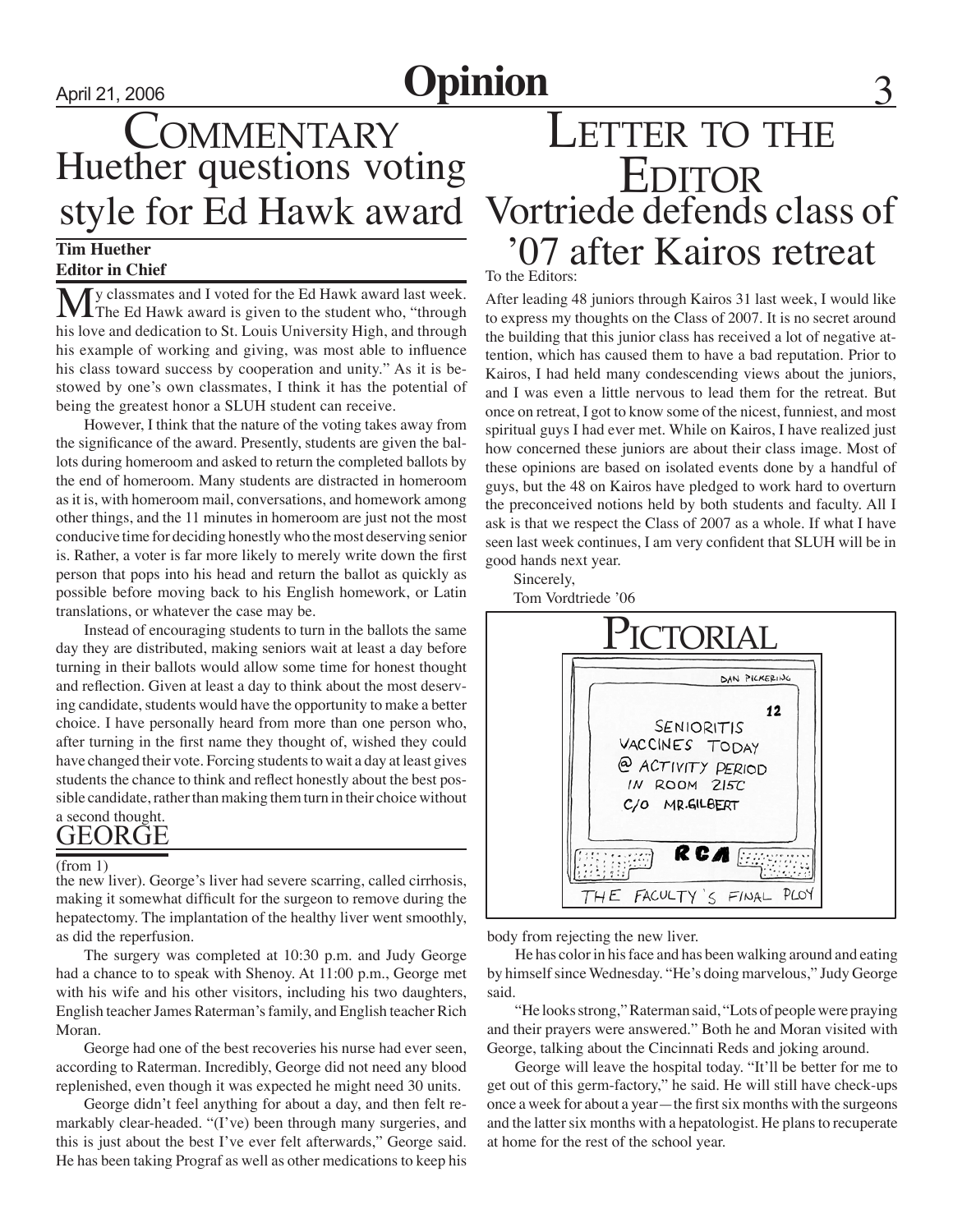# 4 **News** April 21, 2006 Quiz Bowl wins District, advances to State

#### **Seth Clampett Features Editor**

The St. Louis U. High Quiz Bowl team<br>traveled to Marquette High School on Saturday, April 8 to compete in the District Two competition. The team, composed of seniors Timo Kim, Kyle Kloster, Ben Anderson, Ben Farley, Seth Clampett, and junior Micah Manary, won the tournament and as a result will participate in the upcoming state tournament.

The Thinkfastbills faced Cor Jesu, Rosati-Kain, and Lafayette in the first round. Despite Kim's absence, the team defeated Cor Jesu 370-150, Rosati-Kain 455-180, and Lafayette 285-235. The three victories earned the team a No. 1 seed in the championship round. Anderson played especially well, with his quick buzzing and vast knowledge of history, and Farley demonstrated his talent

# Fitz speaks of CPT experience

### **Tony Bell Reporter**

Too often we picture revolutionaries as<br>
people with the most impressive attributes. We tend to mythicize their characters, heights, and abilities until the real person is all but diminished. Others shy away from the word "revolutionary" and what it connotes, seeing it as a label for hippies and radicals. Still others fear that it may bring harm, sacrifice, or possibly even death into their sheltered lives.

Jim Fitz, a member of the Christian Peacemaker Teams (CPT), addressed a group of nearly 30 students in the Joe Schulte Theater during Activity Period last Wednesday, laying truth to some of these claims. Fitz told of his and other CPT members' presence in the Magdalena Medio region of Colombia. He spoke about Colombia's continuing 40-yearold civil war and what Christian Peacemaker Teams was doing to alleviate the pain of the Colombian people. The CPT motto "Getting In The Way" was seen and heard throughout Fitz's presentation, from a thick-bearded man with a red cap standing calmly in front of the barrel of a tank to the purpose of these red hats, apparel worn to protect CPT members from paramilitary forces as they accompany Colombian communities affected by the violence. Fitz mentioned more than once the

by answering all of the bonus questions on Heisman trophy winners correctly. Manary helped the team on math, buzzing in even before some of the questions were finished.

Coach Jean Elliot said, "I was happy how the team performed in the morning without Timo. They pretty handily defeated all of their opponents without him. Everybody was a little bit more assertive (and) … willing to take risks. They played well together."

After lunch, Kim miraculously returned from a college visit and rejoined the team for the finals. The Quizbowlbills faced Rosati-Kain again in the semi-finals, and they defeated them 425-85. They then, once again, faced No. 3 seed Lafayette.

Elliot said, "It was a very tight (match). It came down to the third-to-last question. We were ahead by 30 points, and when they hadn't gotten the second-to-last question, I

lives saved by the CPT's presence along the Opón River.

Since the beginning of *la Violencia* in Colombia, over 200,000 lives have been lost and more than 2.5 million people have been displaced from their homes, leaving them with inadequate food, clothing, shelter, education and health care. Civilians must constantly protect themselves from three separate armed forces throughout the country: the leftist guerillas responsible for kidnapping for profit, right wing paramilitaries responsible for human rights abuses and occasional massacres, and the government forces (Colombia trains more troops at the School of the Americas than any other nation) which collaborate with the paramilitary.

In 2000, Plan Colombia was created by the U.S. as a "Marshall Plan for Colombia." While it began as a military-free project, Plan Colombia transformed into a project giving 83 percent of U.S. aid to the military or the police. In order to counterbalance this act, which tipped the scale in favor of violence, CPT sent aid by way of peacemakers to the people of Colombia.

 As Jim Fitz spoke, he stumbled through sentences and temporarily lost his thoughts, once going so far as not speaking for about a minute, forgetting where he was in his presentation. This kind of public speaking

knew we had won."

The Jeopardy!bills won the final, 255- 215. With the win, they qualify for the state tournament, which takes place in Columbia on Saturday, May 6.

Anderson said, "I think we did pretty well. We were very cohesive as a team, and we had good sportsmanship too."

Elliot remarked on the team's chances at State: "I think we'll do fine. We just don't have the tournament experience other teams have, but it just depends on the questions asked and the day in general. I think we can hold our own."

# Burtelow to sub for George

### **Brian Krebs Editor**

With English teacher Bill George recovering from his liver transplant, retired English teacher Joan Burtelow has stepped in to teach George's four sections of senior English.

Burtelow taught at John F. Kennedy Catholic High School for 19 years before returning to her alma mater Nerinx Hall. After teaching English to all grade levels and in a variety of subjects for ten years, Burtelow retired seven years ago.

About a month ago, Principal Mary Schenkenberg approached Burtelow—a onetime colleague at Nerinx when Schenkenberg was principal and long-time parishioner of the same church—about filling in for George if he were to get a liver transplant.

Burtelow will take over George's Irish Literature section, Irish Literature II section, and two Satire sections. Burtelow admits to not being completely up-to-date with all of the classes' books, but "I'm reading them like crazy trying to get caught up," said Burtelow.

Despite working with infamous second semester seniors, Burtelow said that "the students have been really great."

Burtelow reflected on her substituting for George, saying, "I felt a little bit at first like the bat boy going in for Pujols, but when I tried to get up at 6 a.m. in the morning I **see FITZ, 14 see BURTELOW, 12**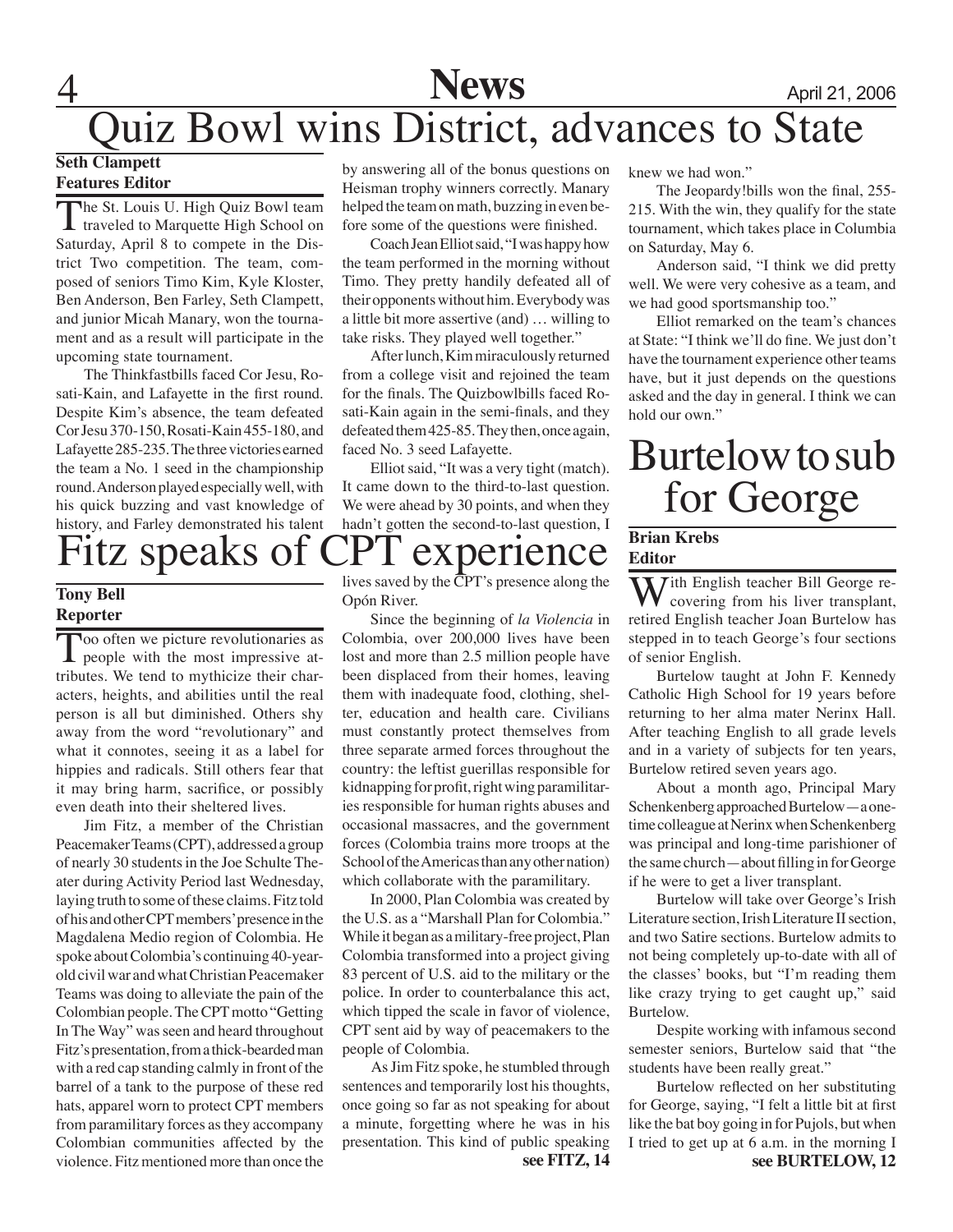# April 21, 2006 **Sports** 5

# Vianney sneaks past Volleybills in three

## **Sam Stragand**

### **Reporter**

The St. Louis U. High Volleybills bare-<br>ly lost to Vianney in three games on Wednesday, in the first match between the two titans this year. The loss came as the team's first this season; the team also won twice in the previous week, at Fort Zumwalt South and against DeSmet at home.

On Tuesday, April 11, the Killbills made another trek across the Missouri River to easily defeat the Bulldogs of Fort Zumwalt South. In the first game, after a customarily slow start and falling behind 9-10, the TQbills came roaring back behind the serving of Brian Schneier, who had 3 aces in the match to win 25-15. In the second game, the Volleybills wasted no time dispatching the outmatched Bulldogs behind the defense of Dave Bosch

(16 serve receives) to win 25-14. On Wednesday, April 12,

the "See Ya"bills beat a more formidable rival in DeSmet in their first home MCC match. In the first game, the Killbills gained a four-point lead at 15-11 from a back row kill by Joe Holloran. For the rest of the game, the TQbills held the Spartans off by taking advantage of their size to hit and block for the win at 25- 21.

In the second game, the Spartans stayed close, in part because of SLUH's missed serves and lack of consistency on defense, to come to 20-19. However, kills by junior Tyler Caldwell and Schneier propelled the team to victory, 25-20. The

victory put the Jr. Bills momentarily at 2-0 in the MCC in preparation for their match with No. 2 Vianney.

On Wednesday, the crowds piled into the undersized black and yellow gym of the Vianney Griffins in anticipation of the match between the two best teams in the state, if not in a larger region. The Heinebills entered the game as "number one and undefeated" according to the

stadium announcer. Vianney stood defending their territory and state title as second in the area with only a loss in a Chicago tourna**see REVENGE, 10**



**Murphy Troy goes for a spike versus Vianney on Wednesday.**

# Thills ignite offense, win four, improve

### **Mike Eilers Reporter**

The St. Louis U. High lacrosse team **L** continued its success against area teams over the last two weeks, improving to 9-1, their sole loss coming to a Chicago team early on. However, the LAXbills have yet to play some of the toughest teams in the area as they enter the second half of the season.

Way back on April 6 the Jr. Bills defeated Parkway West in a sloppy, rain-soaked match at West. Parkway scored first, but the LAXbills acclimated to the wet conditions and dominated the rest of the contest. SLUH took the lead in the first quarter and never looked back as they went ahead, 10- 2, midway through the fourth quarter. The teams traded a pair of goals before the game ended with a victory for SLUH with a score of 12-4.

Midfielder Dan Renz led the offensive attack with three goals, and Dan Pickering added two goals and one assist.

The Lindbergh Flyers were next on the hit list for the Attackbills. As in the previous three games, SLUH fell behind quickly. However, just like the Parkway West game, the Jr. Bills recovered and regained the advantage on a few quick goals and gained a decisive 12-5 victory.

In the past three games, the Bresciabills

have outscored opponents 35-13; an impressive accomplishment considering three of the first four games were decided by one goal. Pickering stated, "The offense finally performed in those games. The defense has

been solid throughout the year, but the offense is starting to click."

However, old trends resurfaced when Clayton came to the SLUH stadium last Monday. SLUH held a five-goal advantage at halftime, but a late string of goals brought Clayton to within one. The ConnorColebills held out in the fourth quarter, salvaging a 9-8 victory for SLUH.

Eureka came to visit the next day and the Jr. Bills' offense took no

time making up for the lack of production in the second half against Clayton. Matt Meiners and Justin Langan provided the spark with three goals apiece, leading the team to a 15-2 victory over Eureka.

The team finally got a bit of a break over Easter, with a week off before facing Parkway South this past Tuesday. The SLUH-South lacrosse games over the last few years have created one of the newest rivalries for SLUH.

Of their previous four meetings, three have gone to overtime. Two years ago SLUH beat South early in the playoffs, and South returned the favor last year to end the Jr. Bills' season. Many people predicted that an-

PHOTO BY MATT HU

**Dan Pickering picks up the ball in Tuesday's 4-3 overtime victory against Parkway South.**

other close, hard-fought game would ensue this time around. Pickering added, "Our coaches left South to coach at SLUH, and we wanted to prove that it was a good choice. They knew a few of the kids on the other team and wanted to beat them as much as we did."

 SLUH took an early lead for a change with a quick goal to start the game. A few minutes later they widened the gap with a goal by Langan. Parkway South, one

of the best teams in the area, regrouped and prevented the LAXbills from scoring any more in the first quarter with their incredibly slow-paced offensive possessions. The Patriots closed the gap with a man-up goal before halftime to make the score 2-1.

Junior Sam Lay took a shot that hit the goalie square in the chest, but somehow managed to crawl across the goal line early **see LA-X/NGAN, 10**

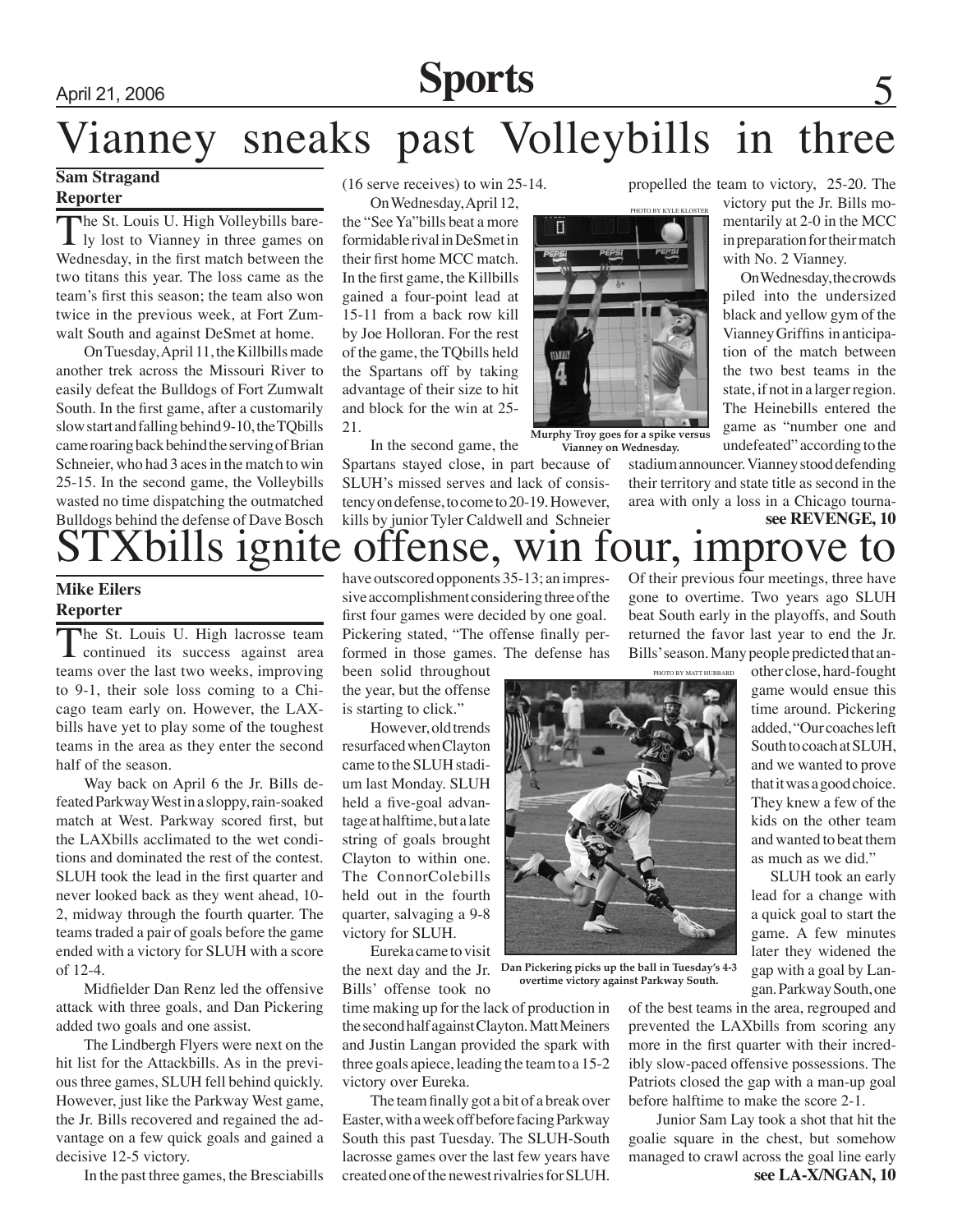# **6 Sports** April 21, 2006

# Basebills stumble, go 1-5 in last six

#### **Justin Rottger Core Staff**

Vlose, but no cigar—a clichè, but an apt phrase uttered over and over around the stadium at St. Louis U. High in the last two weeks.

The Jr. Bills have struggled to score runs against formidable opponents. In their last six games, not including a 13-2 blowout of Miller Career Academy, SLUH has mustered just seven runs against Chaminade, Mehlville, Troy Buchanan, DeSmet, and Vianney. In those five games, the team batted just .181, with 23 hits in 127 at bats.

But what is important to remember is that despite the low number of hits, there have been runners on base. It is with runners on base, and more importantly in scoring position, that the SLUH bats go silent.

Trailing Troy Buchanan 1-0 in the bottom of the fifth inning on April 15, junior Kenny Aston walked with one out. Aston then stole second, moving into scoring position. With a prime opportunity to tie the game, the next batter struck out, and a groundout then ended the inning.

In the next inning, the Jr. Bills finally

plated two runs, but lost two runners to baserunning mistakes—more missed opportunities.

As in the Troy game, the reason for missed opportunities is not a lack of total hits or batting aver-

age in a game. It's the lack of *the* hit. The one key the team has been missing for the last six games is that one big hit to open the game up.

Against DeSmet on Monday, SLUH loaded the bases

twice but scored just one run total. Down 2-0 in the bottom of the fourth, Jared Saeger stood on third with one out. The next batter struck out. A hit batsman and a walk loaded the bases, but a flyout ended the inning—missed opportunity.

Down 3-0 in the bottom of the seventh, a one-out hit by junior David Eagleton was followed by two walks. With the bases loaded, freshman pinch hitter Mike Bucchino blooped a soft liner into right off the second



**Nick Riganti braces for the pickoff throw at first base against Chaminade on Tuesday, April 11.**

baseman's glove, bringing Eagleton in to score. With the bases still loaded and only one out, the next batter flied out to right on the first pitch, and a strikeout in the following at bat ended the game—missed opportunity.

> However, interestingly enough, opponents are giving nearly the same effort as the Jr. Bills. SLUH's opponents are not doing much to bring their own runners home. This is in part to some gutsy pitching per-

formances by staff ace Tony Bertucci and solid No. 2 Nick Wingbermuehle.

One cannot overlook the outstanding pitching performances in those five games. Against Chaminade, Bertucci gave up three runs, but only one run was earned in the complete game loss. In the following game, against Mehlville, Wingbermuehle pitched maybe his best game ever, surrendering only one run on just two hits. A solid start

### **see BASEBALL, 11**

# Golfbills sink Grif- **Steve Azar Reporter**

The Bantlebills took on Vianney at the beautiful Riverside **L** Country Club last Wednesday. For head coach Greg Bantle, the six shot victory was way too close. The low shooters were freshman Alex Key and Mike Doherty, who each shot 38. The final was 232-238, improving the Golfbills' record to 4-2-1.

"At least we looked good today," commer<br>match, referring to the team's pastel uniforms. "At least we looked good today," commented Bantle after the

 On Thursday, the Jr. Bills played in the much-anticipated MCC Tournament on the Norman K. Probstein Golf Course in Forest Park. The tournament was highlighted by stellar play from leaders Steve Azar and Doherty, who both shot 75s and walked away with medals. The team placed fourth overall at the tournament.

 "I was just throwing darts today," Azar said of his play. "I was planning each shot like a chess master plans his next move. I just went out there and executed the game plan."

 Doherty was elated with his play. "You know who the real winner is today? It's the city of St. Louis. Every time I come here it's harder and harder to leave. I think they put something in the water."

 Next up for the LafferT.Danielbills was the Webster Cup on Monday at the Players Club. The only speck of hope for the Green

## **Matt Hubbard Staff**

After an offseason of paperwork and cold weather, the ulti-<br>mate frisbee team resumed action in its first league game versus the Priory "Jeromans" on April 9.

Priory outleaps Discbills

Before the game the Ultimatebills had been pumped up over new jerseys obtained by club moderator Tom Broekelmann the week before.

As the Newjerseybills took the field, they realized their disadvantage. The Priory team towered over all of them. Priory pushed to a 5-0 lead before junior Kevin Stephenson tossed it to Devin Austermann in the end zone. The half ended with Priory up 8-1.

At half the Discraftbills changed strategy from a zone to a man-to-man because their zone was not working against Priory's "hucking" strategy. The Discbills scored again off of a "hammer" throw from Nick Ruemker to Stephenson. The game ended with a score of 15-2. In a valiant attempt Jason Price laid out for a catch, only missing it because of the rocky Priory field.

Team captain Dan Mueller commented, "Our lack of practice was proved by many drops and bad throws in the game. It should have been a lot closer because we did show a lot more promise in the second half. During the past two weeks of practice, we have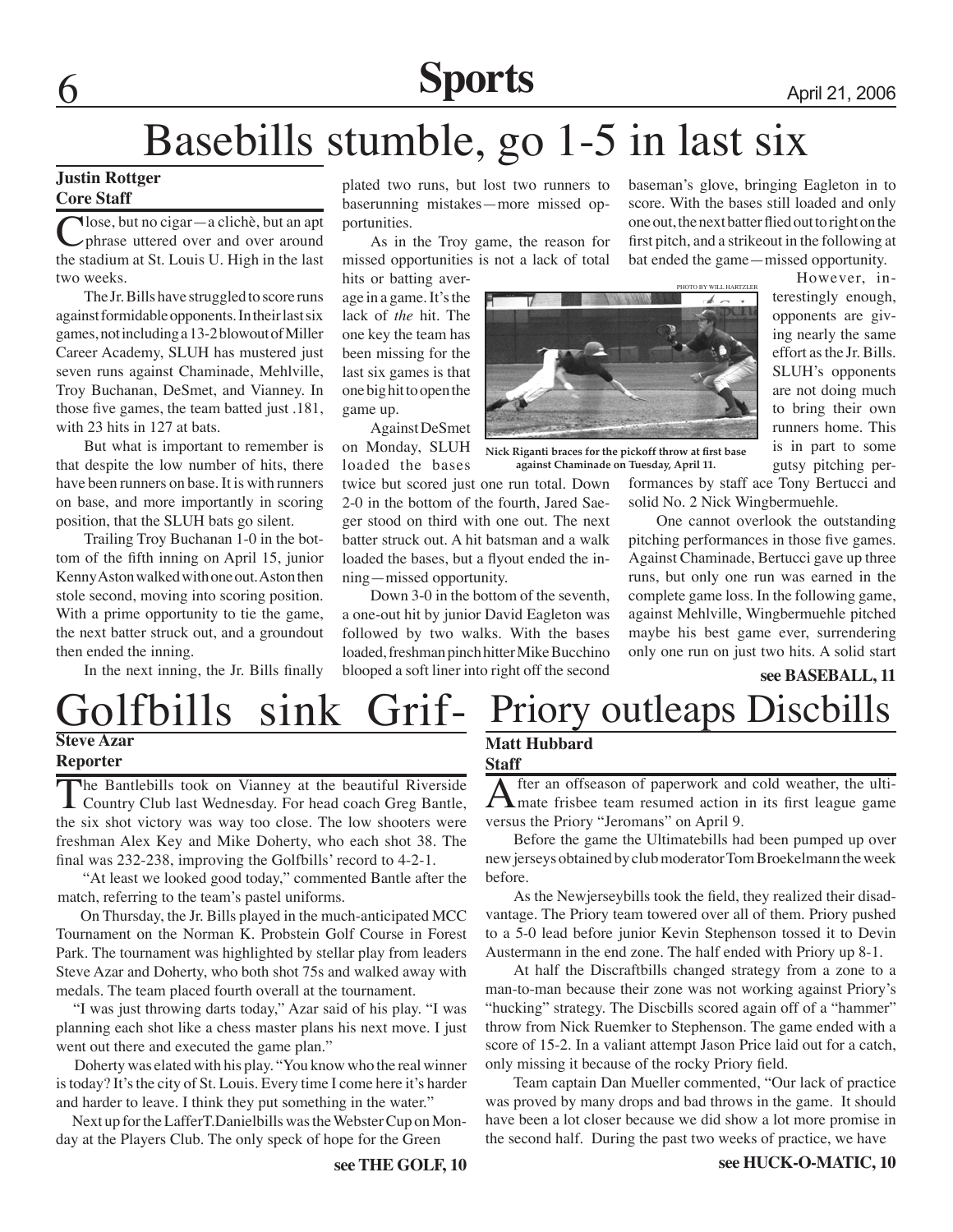# April 21, 2006 **Sports** 7

# Sansone named NFF scholar-athlete

### **Andrew Schroeder Sports Editor**

Senior varsity football standout Jim Sansone has been named one of 11 scholar-athletes by the St. Louis-Tom Lombardo Chapter of the National Football Foundation and College Hall of Fame. Sansone received a letter notifying him that he had won the award in late February. He will be honored along with the other winners at the Fourteenth Annual Scholar-Athlete Awards Banquet on Sunday, May 7, at the Washington University Field House.

Current history teacher and football coach Dave Barton was the first St. Louis U. High student-athlete to win the award in its first year, 1993.

"The inaugural event was in this Lshaped … I don't know if it was a reception room. Now it's grown to this massive thing in one of the gyms over at Wash. U. They've got this full video montage of these guys' highlight reels. It's pretty impressive," Barton said.

"They said they get a ton of people. It's

at Wash U.'s Field House, and they said they just pack it," Sansone said.

Several famous sports figures around the St. Louis area are on the Board of Governors

of the Foundation and will be in attendance, including Joe Buck, Dan Dierdorf, Jim Hanifan, and Gary Pinkel. Sportscaster Steve Savard will be the Master of Ceremonies for the evening. In addition, Sansone's family, a few of the SLUH football coaches, and former winners from SLUH will attend the ceremony.

Some of the recipients in past years from the U. High

include Matt Herzberg, John Block, Mark Kornfeld, Matt Sinclair, Dan Weidle, and Ryan Watson, to name a few.

"I think we might be the most represented high school (in the history of the award)," head football coach Gary Kornfeld said.

Each award-winner first had to be nominated by his coach. From there, each candidate filled out an application that consisted of sections describing their scholarship, athletic, and citizenship accomplishments. A committee made up of the board members of the St. Louis Chapter of the National Football Foundation judged

> each candidate and selected the 11 scholar-athlete award winners. Forty percent of the award was based on the "exceptional football abilities" of the candidates. Another 40 percent was placed on the scholarship category, which consisted of a required 3.0 G.P.A. on a 4.0 scale. Finally, 20 percent of the award was based on involvement in

**Sansone in a game against Kirkwood.**

"Coaches submit different individuals for the award, so it's a very prestigious award," Kornfeld said. "I'm very excited that Jimmy was a recipient of it. He's been a three year starter for us on the varsity level. His academics are way off the charts. His citizenship and his involvement in the community is unbelievable. I think he's a

community service.

#### **see SANSONE, 11**

# Hermesbills take first at U. City *With Simmons late, Murphy-Baum absent, team steps up*

### **Matt Lawder Reporter**

The SLUH track team traveled to the University City track stadium with hopes set on protecting their undefeated record. The meet started off shakily with several key competitors missing the beginning of the meet for the ACT and distance standout Ben Murphy-Baum unable to race because of a fever.

With the team title on the line, the sprint squad rose to the challenge. Paul Chaney once again set the tone for the meet capturing first in 100, 200, and 400 with times of 10.68, 21.85, and 49.86 respectively.

Stephan Simmons, missing the 100 because of the ACT stepped up in the 200 (22.26) and the 300 hurdles (39.37) for second and first, respectively. Simmons had some new company in the 300 hurdles though, as Eric Hunt ran a blazing 39.93 to run down second place. Hunt also scored points in the 110 hurdles, getting sixth place

with 15.82. Jordan Bushong was right behind Hunt in the 110, taking seventh with 16.47.

The sprint relays also scored some astounding victories. The 4x100 team of Juniors Dan Quinlan, Ryan Brennan, Kaelan Mayfield, and senior Simmons captured first as Simmons passed three teams in the final 100 meters for a total time of 43.80. The 4x200 team scored a surprising second place when Hunt, Mayfield, Joe Phillips, and Quinlan ran to a blistering time of 1:33.38.

The 4x400 closed out the meet in style when Brennan, Hunt, Simmons, and Chaney, torched their opponents with a time of 3:24.47.

The throw squad also picked up some of the slack. Junior Niko Mafuli again threw his way to a victory with a 48' 4.5" in the shot put. Mafuli also got sixth in the discus in a throw of 132' 5". Cliff Leek also scored in the shot put, taking third with 46' 4.75".

The improving jump squad did not score

any points, but has been setting themselves up to pounce on the competition later in the year. High jump extraordinaire Jason Esslinger just narrowly missed scoring, barely knocking off the 5' 9" bar. Junior Jon Harvath has also been improving in the triple jump, flying to a personal best of 39' 11.5" and missing the scoring cut by only a foot.

The distance squad, missing its top gun Murphy-Buam, faltered slightly but did have a few bright spots. Junior Dan Viox ran to seventh in the 800 with a time of 2:02.9. In the 3200, SLUH had two scorers with Matt Lawder in third (9:43.55) and Drew Kaiser in sixth (9:49.97).

The best story for the distance squad came in the JV 3200, though, when freshman phenom John Clohisy shattered the freshman record with a 10:15.32.

Getting some new points from unexpected athletes SLUH, stepped up to win first place as a team with 119 points to a distant

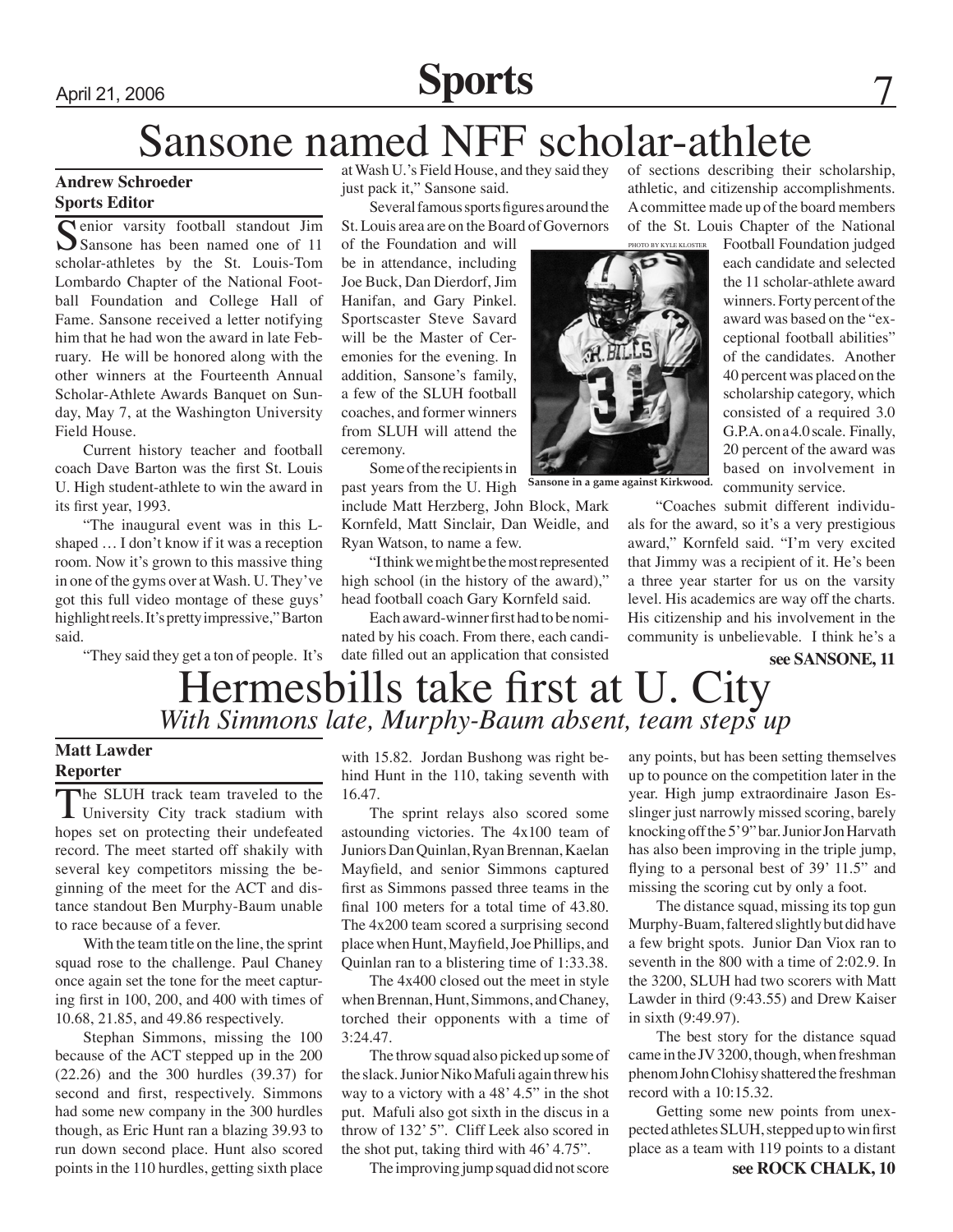

# Tennisbills ace DeSmet and Marquette

## **Killian Hagen**

### **Reporter**

The St. Louis U. High varsity tennis team continued its streak of successful wins against area and national opponents in the last two weeks with four first place titles and one second place. The continued fan support has really boosted the players' morale.

On Saturday, April 10, the Jr. Bills hosted DeSmet, Lindbergh, and Marquette High School (Wisc.) at Dwight Davis.

No. 1 seed Abe Souza played an aggressive match versus his Marquette opponent with set scores of 6-4 and 6-3 and crushed his DeSmet opponent with set scores of 6-1 and 6-2.

No. 2 seed Steve Hipkiss started off playing well against his DeSmet opponent and won with set scores of 6-2 and 6-3, but he unfortunately lost a tough second match versus his Marquette opponent, 3-6 and 3- 6.

No. 3 seed David Lesko had a disappointing day despite his best efforts. He lost to both his DeSmet and Lindbergh opponents. Kevin Howenstein rounded out the singles competition with first place wins of 6-4, 6-4 versus Marquette and 6-0, 6-1 versus DeSmet.

"The day went well for Marquette," head coach Dennis Dougan said. "They were well matched up with our players; it was a nice workout for state."

Regionally, the varsity team has swept the area with a 6-1 victory against DeSmet on April 11, a crushing 7-0 defeat against CBC on April 12, and another landslide victory against Parkway West on April 17.

JV tennis also continued

its undefeated season with victories over Vianney (6-0), DeSmet (3-3), CBC (6-0), and Wednesday's victory over Whitfield (6-0). Standout freshman Dan Mathis and sophomore Mike Ferrell have both passed the varsity challenge, as they proved themselves capable when suddenly bumped up to varsity for recent matches.

Mathis bravely stepped up in the varsity three doubles position in the April 10 tournament to win 6-2, 6-3 with varsity partner Matt Fiedler.

Ferrell stepped into varsity ranks Monday at Parkway West with Fiedler for a

crushing defeat, 6-1, 6-0.

 "It was probably one of the best tennis days yet eighty degrees, balls flying off racquets. We were really starting to come together as a team," JV tennis coach Dave Callon said.

 Unfortunately, JV suffered its first loss of the last three years against Parkway West on Easter Monday. The JVbills changed the lineup after Ferrell moved up to play lower varsity for

the day, putting Killian Hagen and freshman Tom Hoffman in the No. 1 spot, followed by Dan Mathis and John Edwards in the No. 2 spot. Hagen and Hoffman lost in a backand-forth match resulting in a final score of 6-8, followed by a win of 8-1 by Mathis and Edwards.

The final losing score of 4-6 was a result of "not playing good doubles," Callon said. The JV team is looking to redeem itself in the upcoming match against Parkway Central on April 24.

# V spring sports midseason update<br>*JV Volleyball*<br>B-Baseball *JV Volleyball B-Baseball*

### **Tim Guntli Reporter**

With an exciting 25-19, 25-19 victory over Vianney on Wednesday, the JV Killbills improved their record to an impressive 9-0. The victory was a great follow-up to the 2-1 win over DeSmet last week. DeSmet and Oakville have been the only teams to force the JV squad to a third game this year.

Much of the success of this year's season can be attributed to impressive hitting and digging by sophomore Pete Hock and great setting by freshmen John Swanston and Mike Adams.

When asked about the talent of the JV team, coach Terry Quinn said, "The record is successful. The volleyball program has a strong future with the guys that are coming up from JV."

The JV Volleybills are off to a good start, but they will have to continue working hard in order to keep their record flawless in upcoming matches against Vianney, DeSmet, CBC, and all of the teams playing in the DeSmet JV tournament next week.

### **Josh Bradley Reporter**

early a month into the 2006 season, the B-team baseball team stands with a solid 5-1 record.

Three weeks ago in the season opener, the Jr. Bills demolished Cleveland NJROTC 14-0. Sophomore Mike Leibach led the Jr. Bills with a stellar pitching performance, throwing a no-hitter and striking out 14 out of the 16 batters he faced.

The Sandlotbills then traveled to Heine Meine to face the St. Mary's Dragons under the lights. After a slow start, the bats got rolling, and the B-teambills pulled away with a 10-1 win.

The Jr. Bills then went out to Fenton to play the very tough Rockwood Summit Eagles. Despite taking a 5-0 lead, the Jr. Bills couldn't hold on, and lost the offensive battle 11-8.

Last week in the first MCC game of the year, the Rawlingsbills defeated Chaminade 10-4 at Chaminade. The Bills followed it up by beating St. Mary's again in SLUH's new baseball stadium this past Monday, this time by a score of 8-6.

On Tuesday, the Jr. Bills faced one of their biggest rivals, the **see B-BASEBALL, 11**



**Abe Souza smashes his way to a win last Wednesday at Dwight Davis.**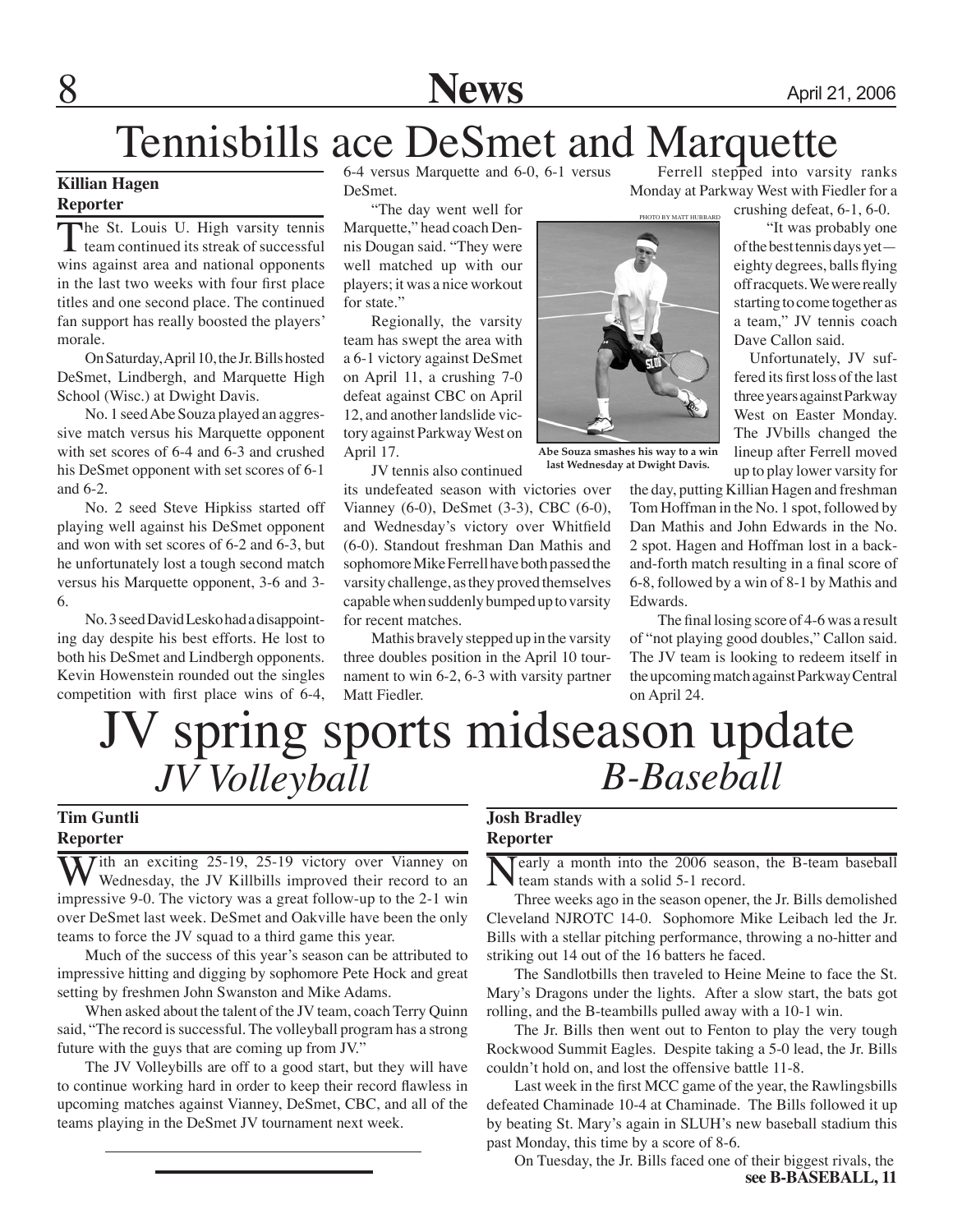# Huether one of 22 to take Block silver in Russian essay contest

### **Kyle Kloster Photography editor**

The Pushkin Institute of Moscow awarded senior Tim Huether a silver medal this March for an essay he wrote as part of his Russian class for the 24th National Russian Essay Contest. The medal honored Huether as one of 22 students in America who received a silver, and one of 47 total students who advanced to the second and final round of the contest.

 Russian teacher Rob Chura takes class time each year to allow his junior and senior students to write and submit an essay to the national contest in November. The American Council of Teachers of Russian gives an openended question for the students to answer in Russian, allowing them to show their mastery of the language. The Council then collects and judges the submissions from all over the country and awards participants gold, silver, and bronze medals based on the quality of

grammar and vocabulary the students use.

The essay of any senior who receives a gold medal advances to a second round of judging in the motherland, Russia.

Huether qualified with a gold medal in the first round along with 46 other Americans, and their essays then passed halfway around the world to the Pushkin Institute of Moscow.

 Chura commented, "Obviously, it's pretty hard to qualify."

 Huether remarked that his experiences on the Russian trip over the summer helped with his grammar abilities on the essay. The essay question, Huether explained, left his essay open enough for him to write in areas he felt comfortable with.

 He said, "I played to my vocabulary strengths. ... (I wrote about) which kind of subjects I like at school, and what I do for fun."

# Texas choir entertains students **see HEATH BAR, 13**

## **Tim Glaser Reporter**

Students filed into the gymnasium dur-<br>ing the 13-minute late start break period two Fridays ago, April 17, some even boldly skipping their third period classes to see the Strake Jesuit/St. Agnes Choir from Houston, Tex-

as.

 The choir, composed of 100 young men and women including a small male and a small female ensemble, performed a mix of classical, gospel, and popular songs in their 45 minute show. April 17 was the only day the choir could come,

sounds to cities all over the country, and this year, St. Louis was the lucky city. The choir also went to St. Joseph's Academy to sing.

"Strake has had a long history of a strong choral music program," SLUH choral director Joseph P. Koestner said, "and they do a lot of tours and competitions."

> The estimated total of 200 SLUH students that came and went during the performance proved to be an enthusiastic audience and even participated in the show itself.

"The Strake (choral) director commented on how attentive the

SLUH students were," Koestner said.

 When the show ended, Koestner's fourth period varsity chorus class shared their songs with the Strake and St. Agnes students.

# April 21, 2006 **News** 9 schedule missing in fourth<br>quarter calendar calendar

#### **Dan Everson Core Staff**

s the St. Louis U. High master calen**dar in the Parent/Student Handbook** shows, there will be no block schedule week for the fourth quarter this year.

According to Assistant Principal for Academics Mark Michalski, the decision to skip block week this quarter was made around this time last year. After looking at the fourth quarter schedule, the Instructional Council, comprised of department chairs and the administration, determined that there was no good week during the quarter to set aside for block schedule.

The faculty meeting on April 4, parentteacher conferences on April 7, a five-day Easter break, and the onset of AP and senior exams in May all contributed to the cancellation of block schedule this quarter.

However, Michalski pointed to the North Central Evaluation Team visit next Tuesday and Wednesday as the event that rendered a block week impossible. "Had we not had the North Central evaluations that week, I think that would be the week we would've done (block schedule)," Michalski said.

Although block week is set to return to the calendar each quarter next year, Michalski doubts that SLUH will convert to a full-time block schedule in the near future. "Block week was put in around the time when the school was looking at its scheduling options," he said. "I think it is past (the) time, though, for trying to use it and understand it (as a potential full-time schedule). It's hard to understand it (completely) when you're using it only three or four times a year," Michalski concluded.

# *PN* **Golf Nightbeat**

The SLUH golf team came out strong last night at Forest Park and tied DeSmet 221-221. However, captain Alex Luebbert birdied his way to a career low four-under-par 31, serving as the tiebreaker and winning the match. The win over DeSmet, who took first at the Webster Cup on Monday, is definitely the Tigerbills' best performance this season. They will try to continue their low shooting next Monday against CBC.



**The choir from Strake Jesuit/St. Agnes High School in Houston sings in the gym on April 17.**

and some of the more understanding teachers graciously let SLUH students miss their third period classes.

 The Strake Jesuit/St. Agnes Choir goes on tour every year, taking their euphonious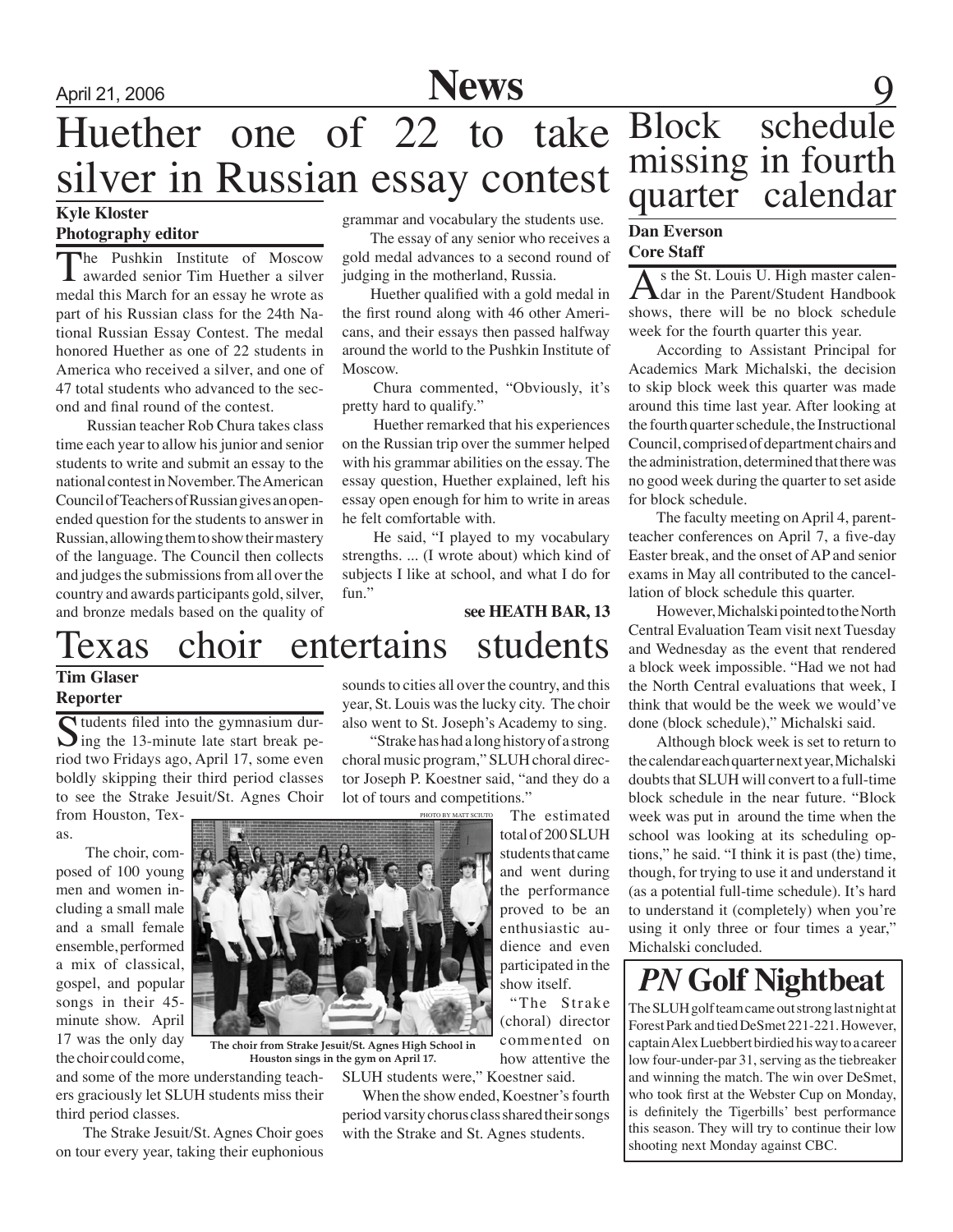$(from 5)$ 

to blemish their record.

As the tension mounted and the crowds packed the sweltering gym, Joel Westwood began the game right with a kill.

Tied at 14-14, the teams traded kills before an incredible block by juniors Rory Faust and Murphy Troy gave the Killbills the edge, 16-15. Behind the best blocking and defensive game the team has played all year, the Boschbills took the first game, 25-20.

In the second game, the Jr. Bills started slow with inconsistent defense and serving but came back to tie the game at 10-10. After gaining a two-point lead when Heine and Westwood blocked one of the best hitters in the state, the Griffins collected themselves behind a series of uncontested outside hits and missed hits to take the lead 21-18.

However, outstanding play behind 6'8'' junior Murphy Troy with a kill and an ace brought the Jr. Bills to the precipice of victory at 23-22.

But, neither the crowd nor Griffins would quit, and they tied the game 24-24. One more chance at victory slipped from the grasp of the Killbills before the Griffins took the game 28-26 to force a decisive third game.

From the very beginning of the third game, it was evident that the Griffins stood in the midst of their best play this year while the Jr. Bills struggled with serves and blocking. Still, the TQbills continued to stay even with the hometown Griffins behind the hitting of Heine and Westwood (6 kills in the game) and the serving of Schneier, whose ace gave the Schneierbills the lead 13-12 and forced the Griffins into a time out.

However, the inconsistent Roofingbills would stay a few points behind the lucky Griffins, who constantly sought help from the low cross beams while the same beams ruined many good SLUH plays. Down 24- 22 and facing a loss, the TQbills gathered themselves together for one last run with two blocks, first from Troy and then Faust and Caldwell, to tie the game at 24-24. However, errors mounted on the Jr. Bills' side until a close ball fell out of bounds for a 27-25 Vianney victory.

While the Griffins won the match 2-1 in their best shape of the year, the Jr. Bills briefly showed who the best team really was in the first game when they dominated the net with blocks and accurate setting.

When the Griffins come to SLUH in a few weeks, they will be missing those low beams and their raucous crowd in a game that the Jr. Bills should be favored to win if they play up to their potential as a whole. The TQBills' next home game is against No. 4 CBC Cadets on Wednesday, April 26.-

# LA-X/NGAN

### (from 5)

third quarter to give SLUH a 3-1 lead. With less the 30 seconds left on the clock, South finally penetrated the Longpolebills' stout defense and scored. While the defense was still recuperating, the Patriots scored again less than 20 seconds later to tie the game.

The game remained tied through the entire fourth quarter thanks in large part to goalie Matt Yoon, who made countless breath-taking saves and even came out of his comfortable crease to tackle a would-be scorer. So for the fourth time in five contests, this game went into overtime. However, this overtime would only last 14 seconds as Meiners won the face off and ran straight to the goal and scored, giving SLUH the sudden death victory.

The LAXbills take on two-time defending state champ MICDS on Saturday at 2:00 at MICDS for the next game.

"If the team keeps up the intensity and playing as a team we can go far. We have good a chance to win but we need to play like we have been recently," noted Pickering.

# HUCK-O-MATIC

#### (from 6)

worked on our fundamentals and hope for a much more competitive game against Marquette this Sunday."

"It was a good game for us. It taught us that individuals will beat us if we don't play like a team," said Broeklemann. "We need more practices."

Andrew Cordes commented, "We showed a lot of good effort, but things just didn't fall into place for us."

"All of our throws were better than theirs, but their height won out," said Price.

The Flickbills had gone 2-1 in practice games played before the season started, beating Francis Howell Central and CBC, but coming up short against Marquette. Their next game is on Sunday April 23 at 1 p.m. in the SLUH football stadium.

# THE Golf

#### (from 6)

Jacketbills was the strong play of their captain, Alex Luebbert, who shot an impressive six-over 78 on the difficult layout. Luebbert placed ninth in a tournament stacked with the area's top players, once again proving his value to the team.

 "Yeah, I played well, I'd say. I just go out there and give 110 percent every time I play. That's all I know how to do," he said.

 On Tuesday the Jr. Bills played Chaminade at Glen Echo. This time, the Jr. Bills didn't even come close, losing by sixteen strokes. Doherty was low with a 38 and Azar was close behind him. Luebbert was also low with a 39. Brock Affholder couldn't find his rhythm and shot a disappointing 46.

"I just fell apart. I folded out there. Maybe next time," said Affholder walking off the ninth green.

On Wednesday, the team played St. Mary's, and this time, they were able to come away with a strong victory. The final was 200-216 in the six-man match at Quail Creek.

Up next for the Jr. Bills is districts at Algonquian Country Club on May 3.

# ROCK Chalk

(from 7)

second place Marquette (92).

SLUH has been gearing up for its biggest meet of the season yet, the KU relays. Taking place Thursday, Friday, and Saturday in Lawrence, Kan., any fans willing to make the five hour Saturday trek would be much appreciated. Tickets cost \$5 for youths and \$10 for adults. Also racing in between high school races will be college and professional races with Olympians such as Justin Gatlin, Allyson Felix and Maurice Greene. Be there to see SLUH take on their biggest challenge yet.

# Announcement

Fox 2 News has selected senior sprinter Paul Chaney as their athlete of the week for his performance at the U. City Invitational on April 8th. Chaney carried the Jr. Bills with wins in the 100, 200, and 400-meter dashes in addition to anchoring the  $1<sup>st</sup>$  place, school record setting, 4x400 relay team. The feature will air tonight on Fox's 9 p.m. newscast.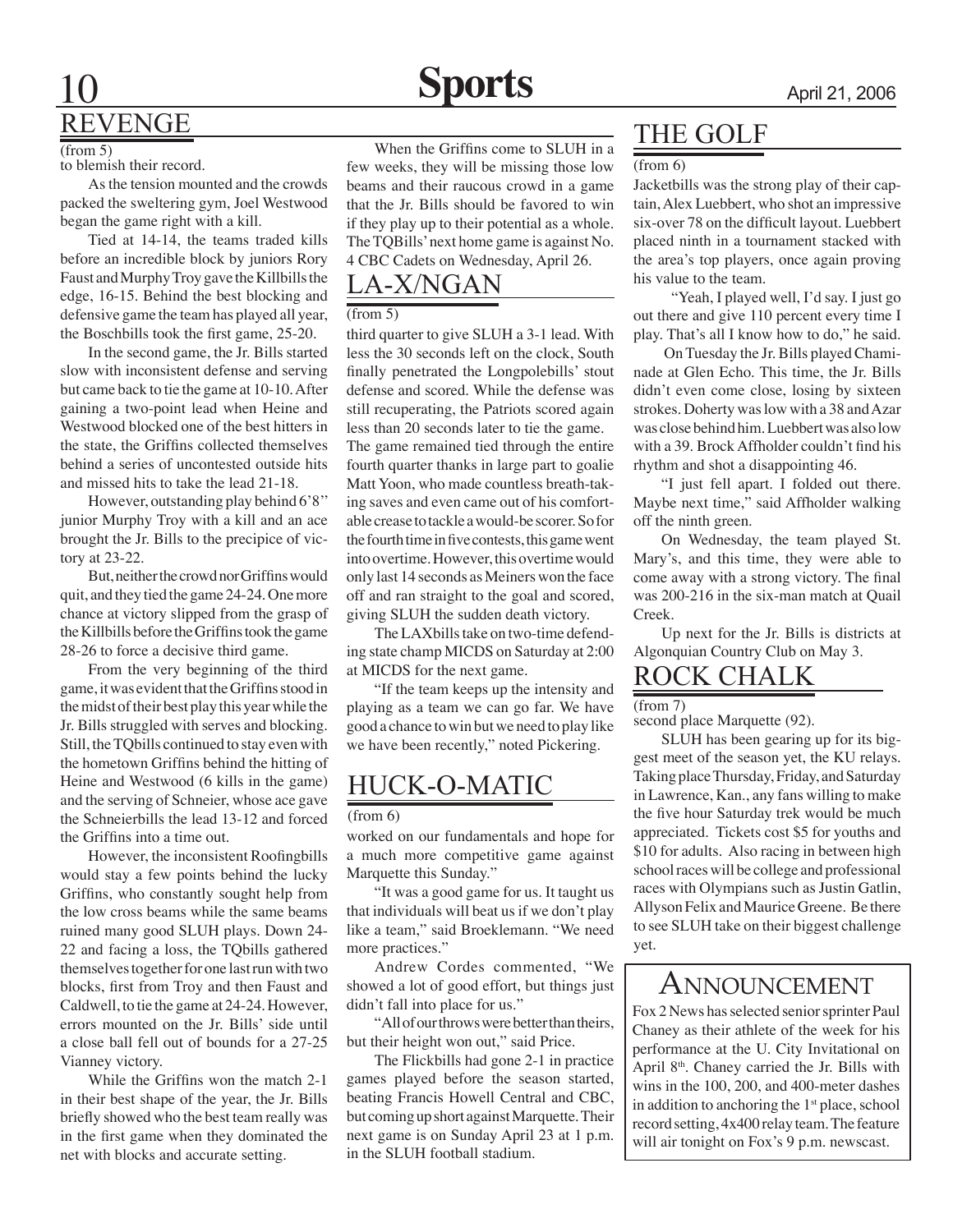# April 21, 2006 **Sports** 11

# BASEBALL

#### (from 6)

chino against Troy Buchanan allowed SLUH to remain in the game as he threw five strong innings, giving up two runs. Another well pitched game by Bertucci against DeSmet gave the Jr. Bills a chance to win.

That is the common thread here—that, with the exception of Tuesday's game against Vianney, great pitching (and defense) has kept SLUH in each of these games.

"Our pitching and our defense can keep us in any game. We're going to have a game where we're gonna get blown out because somebody's not on. That's gonna happen, but for the most part our pitchers and our defense are gonna give us the chance to win every game we play against any opponent we play," Nicollerat said.

"You have to concede that good pitching always beats good hitting," said Nicollerat, "but the alarming thing to me is our inability to make contact with two strikes. That is a huge concern. It is something that the other team has done better than us."

In those five games mentioned, the Jr. Bills have batted .080 (5 for 62) with two strikes, and 40 of those 62 at bats resulted in a strikeout (14 looking).

"Let's go back four games, and count the number of hits we have and the number of base on balls we have and compare those statistics to our opponents', who are all top ten teams (with the exception of DeSmet). I don't think you're going to find a whole lot of difference in the number of hits and base on balls. What you're going to find is our inability to get a big hit, or to get a hit with guys on base, and the other team almost doing nothing with nobody on, and getting the one hit with second and third and two outs," Nicollerat said.

"We're just not coming up with the timely hits. There's no real reason for that, we're just slumping right now. We've got a bunch of good hitters on this team," Beal commented. "We've been working on our two-strike hitting, because we haven't been doing a good job of that and we've been striking out way too much. We've been working at putting the bat on the ball, so that we have a chance of something happening."

Beal broke out of a personal slump by going 2 for 4 with a double and a two-run home run on Tuesday.

"I think some of our hitters are getting

over-anxious. That's why we're swinging at bad pitches; maybe we're trying to do too much. But we've been working on once we do have a strike (on us) to maybe not try and hit the home run, but getting up there with two strikes and putting the bat on the ball," Beal said.

Baserunning mistakes have also cost the team runs. Against Troy Buchanan, with runners on first and third in the bottom of the sixth, a designed play where the runner on first was supposed to decoy the pitcher, giving the runner on third enough time to break for home ended when the runner on first was picked off, ending the inning.

Nicollerat also believes that luck is involved when it comes to baseball.

"There is an element of luck in this process. You make your own luck, too. Here's the thing I think teams have done better than us: they've made their own luck by swinging the bat and making contact with two strikes and we haven't done that. We take way too many two-strike pitches. We're trying to hit two-strike pitches out in front instead of waiting and letting the ball come to us," he said.

Whether it's luck or skill, SLUH has come close a number of times in those five important games, but it seemed every time it was "no cigar." And many players are confident that the slump will end soon, and would much rather struggle at this point in the season rather than in May when it really counts.

"I'd just as soon get this stretch out of the way now than have it pop up in May. I think our boys can use this as motivation, to keep working hard, and to know that we're still competing and not hitting, and we still have a chance to win. We know that if we do a little bit better job with contact and get some better at bats, the runs will start (coming)," Nicollerat said.

The Jr. Bills will face Hazelwood East this afternoon at 4:30 p.m. and Lafayette and McCluer will come in for a doubleheader at 11:00 a.m. and 2:00 p.m tomorrow. This is just another great chance for everyone to come and be part of a baseball atmosphere not found at many high school venues in the area. Help your Jr. Bills break out for some runs, so "close, but no cigar" will be uttered no more.

# **SANSONE**

(from 7)

boy for this award," Kornfeld added.

On the field, Sansone racked up 184 total offensive yards this year, including 107 yards on the ground and 77 yards on five receptions. He also added one touchdown. On defense, Sansone recorded 53 tackles, 10 assists, 3 fumble recoveries, and 2 interceptions.

Of the 11 scholar-athletes, the MCC was represented quite well. Five out of the eleven were from MCC schools, including two from Vianney.

In addition to the scholar-athletes, the committee also chose the two most inspirational/courageous players and one college scholar-athlete.

Sansone was quite pleased to receive the award. "I was really surprised to get it. It's pretty humbling just from the fact that the guys who were nominated from our own team (were very deserving), and then when I got there and I saw some of the other guys that got the award, the kind of names around St. Louis that you know ... I'm pretty honored to get it," he said.

"It's an honor, of course, to have one of our own from St. Louis U. High to be represented there. There's 11 guys, and to be selected one out of those 11 from all the schools in the metropolitan area, I think speaks volumes for what Jimmy represents and what St. Louis U. High represents," Kornfeld finished.

# B-BASEBALL

#### (from 8)

Vianney Griffins. The Jr. Bills brought their best game to the tough Vianney team. With a fantastic offensive show, great defense, and a complete game from sophomore lefty Chris Dreste, the Jr. Bills put away the Griffins 12-2. Coach Scott Gilbert commented, "(The win was) the best game I've seen in the nine years I've coached here at SLUH … Everything came together."

With an explosive offense, led by sophomore sluggers Adam Belgeri and Zach Villmer, and a fantastic defense, behind ace pitchers Dreste and fellow sophomores Belgeri, Leibach, and Villmer, the LouisvilleSluggerbills continue to tear it up. They play Lindbergh today at 4:15 at the Flyers' field, and head out to DeSmet tomorrow morning to take on the Spartans at 10 a.m.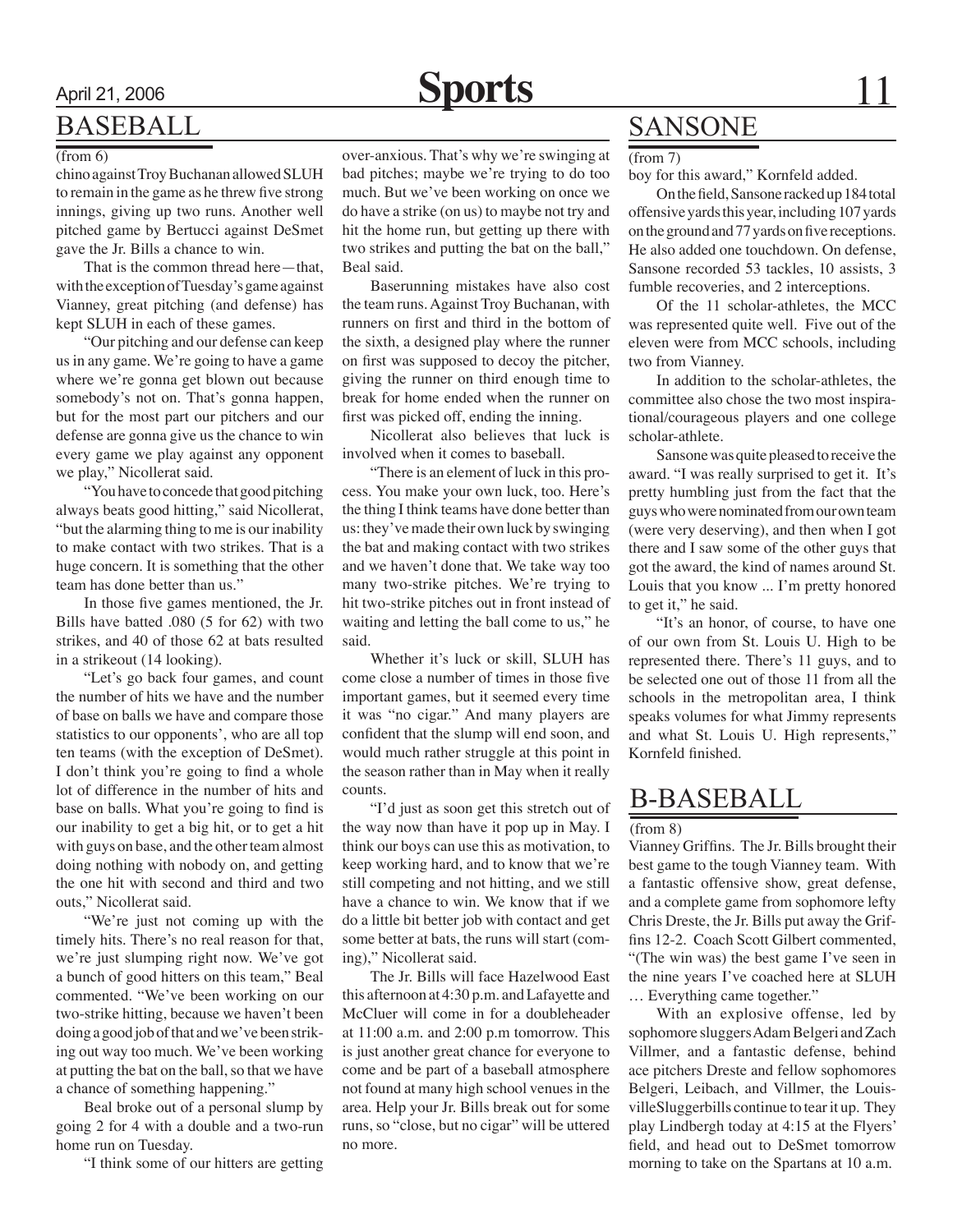# 12 **News** April 21, 2006 STUCO '07

#### $(from 1)$

community." Zinn's goals are to improve communication between the executive board and the homeroom reps, as well as use humor to get messages across better.

Kyle McCollom was elected Vice President of Pastoral Activities. "I'm really excited to get a chance to start administering service with pastoral officers in each class," he said. McCollom mused, "I guess I have friends in the class, and I'm greatly appreciative." McCollom said that an idea he had for next year would be to have homeroom pastoral reps meet in pairs with students and outline the service opportunities available to them better.

Michael Kirner was elected Secretary/ Treasurer. Kirner, who had never held a STU-CO spot before, said, "I was surprised. I'm really excited (and I'm) looking forward to next year."

STUCO moderator Brock Kesterson said, "From what I've heard, quality guys have been elected, and that's what we've been trying to accomplish is to get the type of people who want to be leaders in those positions. It looks like we've got that type of group this year. I was pretty excited."

*PN* **Lacrosse Nightbeat**

The LAXbills dropped their second game of the year 8-7 in overtime last night to the Parkway Central Colts. The Colts took a 7-3 lead over the Jr. Bills, but SLUH came back to tie it at 7. The Warriorbills' four straight goals were sparked by Brian Hartwig when he won a faceoff, ran straight to the goal and put it in to make it 7-4. The game went into overtime, but Parkway Central scored first in the sudden death period to take the game 8-7. SLUH fell to 9-2 on the season and plays tomorrow at MICDS at noon. Come watch the LAXbills take down the Rams.

The Agassibills shut out Parkway North last night 7-0. Junior No. 1 Abe Souza's 7-5, 6-4 win set the tone for seniors Steve Hipkiss, David Lesko, and Kevin Howenstein (Nos. 2-4), sweeping their opponents. Doubles partners No. 1 Andrew Nelson and Steve Kainz, No. 2 Jason Rusch and Andrew Vatterott, and No.3 and Matt Fiedler and Nate Hogrebe followed suit.

DeBettencourt noted, "The (victory) I was most surprised at was Michael Kirner. He's kind of a quiet guy, but he showed everyone that he is really serious about (his position)."

Kesterson said, "It's good that we've got some of the old guys that have been here and know what it takes to be successful and some new guys that have some new ideas and some new energy."

In the primary elections held last Monday, 207 out of 274 eligible students voted. For the final elections on Tuesday, 216 juniors voted, a 78.8 percent voter participation. The vast majority of the junior class was present for the speeches in the theater, since this year they were made mandatory.

Kirner finished by saying, "This (election) has brought together many different people. It should be interesting but it will go well. I think we'll all work really well together."

# SPRING FLING

#### (from 2)

portion being held under a large tent. For a change, the outside music will be played by DJ Spitfire, also known as senior Si Kincaid, while the inside music will be hosted as usual by TKO DJs.

Tickets are required for entry into the mixer, and are available for \$7 today or Saturday all day. The tickets are more professional than in the past, made with tear-off tabs, "like a movie ticket, or a baseball ticket," according to Social Commissioner Dave Steitz to prevent counterfeiters. STUCO delivered tickets to area girls schools and 50 to the other MCC boys schools, and plans to admit 2700 students to the mixer.

Arb concluded, "The fling will be flung."

 $(from 4)$ 

felt more like Stan Musial because I know that Mr. George is an excellent teacher."

Having taken classes at University of Iowa, University of Missouri-Columbia, St. Louis University, and Truman State University after graduating with her master's degree from Washington University, Burtelow continues to learn. "I'm still going to school," she said. "I go to Lifelong Learning at Washington University. I'm a school freak."

# PORTER

point. (from 2)

Porter felt he started the marathon a little too aggressively, and, as he said, "paid for it later." The last five miles were the hardest part because of the fatigue in his legs and "some hidden hills" along the way. The best part, though, was the barbeque he hosted afterwards at his house for his family and friends, or supporters.

An avid runner, Porter ran on his track team in high school at DeSmet. He then attended St. Louis University on a running scholarship. He now helps coach St. Louis U. High's track team.

This being Porter's first marathon, he decided to participate because he wanted to put himself in a marathon position. His friends and his sponsor, Big River Running Company, also urged him to sign up, and he trained for the marathon by running 100 miles a week. He plans on running in the Chicago Marathon this October and hopes to lower his time to about 2:30.

Chik, who didn't train for his run, reflected that it was kind of foolish to run at the pace he did, but, at age 28, thought, "What the heck, why not?" The main reason he participated was because of the 11 other family members of his that were running too. "I wanted to beat them," said Chik.

The next race Chik plans on running is the Susan G. Komen Race for the Cure in June. It's only 3.1 miles and raises money to fight against breast cancer. Chik challenges any of the cross country or track athletes to try to beat him.

Along with the glory and bragging rights, Porter's quick time also earned him a reward of \$350. He doesn't plan on spending it on anything big, but does plan to use some of it to take fellow ASC teachers Michael Herman BURTELOW and Tom Broekelmann out to dinner.

**In the 4x400 relay at the U. City Invite April 8, four SLUH sprinters—junior Ryan Brennan, Eric Hunt, Stephen Simmons, and Paul Chaney—broke the school record, set in 1985, with a new mark of 3:24.47.** *PN* Tennis Nightbeat  $\left| \begin{array}{c} \text{from } \rightarrow \\ \text{felt more like Stan Musial because I know} \end{array} \right|$  STAT OF THE WEEK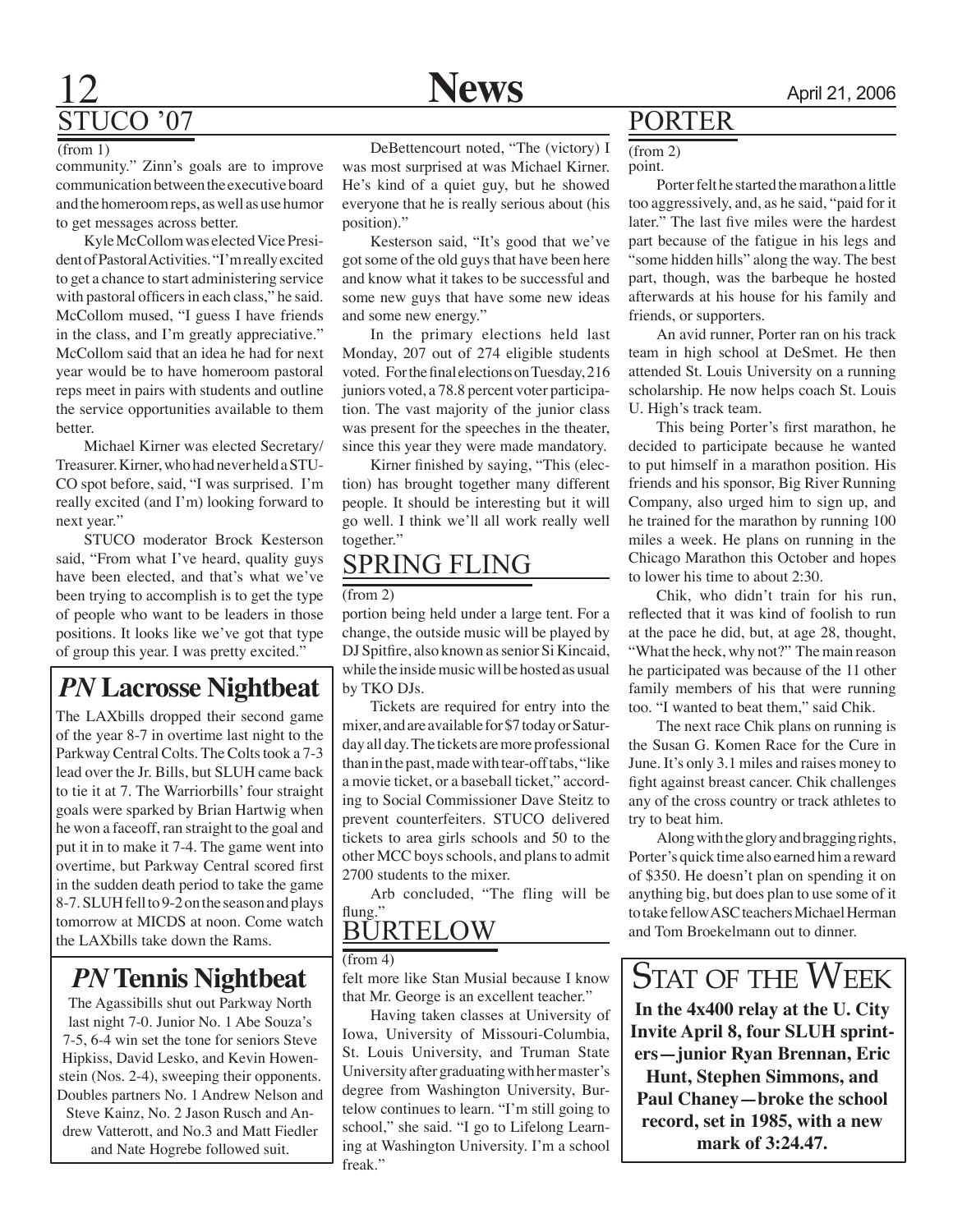# April 21, 2006 **News** 13 PHILADELPHIA

#### $(from 1)$

The most drastic change is the creation of three new offices (president, social officer, and pastoral officer) for each class. These officers are responsible for coordinating the homeroom representatives. The previous constitution assigned two officers each to the freshman and sophomore classes and four to the junior class. The senior class was represented by the student body officers (President, Vice President, and Secretary/Treasurer).

Kesterson attributed these new positions to STUCO's desire to "continue to build leadership, not just at the top level," but amongst underclassmen as well.

The addition of senior class officers separate from the executive officers is intended to streamline STUCO operations. "We wanted to narrow things down," Pastoral Commissioner Dan Finucane said. Finucane noted that under the old constitution, the student body officers had to "pay attention to (the senior) class and the student body," whereas the new senior offices allow the STUCO executives to focus only on the needs of the entire student body.

The addition of the three officers per class has increased student government's total membership to 98—roughly 9.2 percent of the student body. Kesterson said that an increase in bureaucracy as a result of the additional positions had been a "concern" during the constitution's formation but added that "hopefully that will be taken care of by (the students) voting in the right people. I don't see it as being a problem"

Finucane said that it is the responsibility of STUCO members to avoid operational complications under the new constitution. "Hopefully, people will assume their roles and stick to (them). If (officers) read the constitution and know what's expected, (bureaucracy) won't be a problem," Finucane said.

Accountability of the homeroom representatives is also dealt with implicitly by the new constitution. The reps have been the object of much criticism for frequently neglecting their duties. By more precisely defining their roles, the new constitution seeks to eliminate any confusion among the reps about their duties.

Kesterson said that under the new constitution, "(the homeroom reps) know specifically what they should be doing, so

there shouldn't be questions about (the reps') responsibilities. (The constitution) gives me something to point to, whereas before there was more grey area."

Along with the traditional job of informing homerooms of STUCO's activities, the new constitution expands the reps' responsibilities to include being present at both the monthly STUCO meetings and the quarterly forums.

The new constitution has also rearranged the roles of the Social/Publicity, Sports, and Pastoral Commissioners. These officers are now referred to as Vice Presidents instead of Commissioners, and the fields they supervise are now entitled Public Relations, School Spirit, and Pastoral Activities, respectively. The duties of these Vice Presidents remain largely unchanged, although under the new constitution they are much more clearly articulated.

"It's really just a semantics change," Vice President Max Magee said.

STUCO's election process has also been altered slightly. In the past, seniors were allowed to run for one of three positions: President, Vice President, and Secretary/Treasurer. Defeated candidates were allowed to subsequently run for one of the three Commissioner positions. Under the new constitution, the voting for the Public Relations, Spirit, and Pastoral offices takes place at the same time as the voting for the three executive positions. Defeated candidates may now run only for one of the new senior class offices instead of another Vice President position.

In addition, the new constitution makes attendance at the candidates' speeches mandatory for the junior class, since attendance in recent years at the speeches had flagged significantly (Approximately 80 juniors attended last year's speeches).

"In order to elect the right guys, it's only fair that everybody sees what these guys have to offer," Kesterson said.

The changes regarding the election were put in place in time for this week's elections (see article, p.1).

Article V of the new constitution is an entirely new addition, dealing specifically with the House of Governors (HOG), the legislative body created earlier this year to charter student organizations. The constitution states that HOG "shall convene at least

once a quarter," and also makes it responsible for fielding concerns from the school community about any SLUH organization. If a concern is brought to the Vice President, a "special meeting of the House where at least 2/3 of the voting members are present" shall be called, and "the charged organization will have the opportunity to address the House and will be available to answer questions." The House will then decide whether or not to revoke the organization's charter through a series of motions.

Alumni Service Corps teacher and STUCO advisor Mike Herman said that the constitution is a result of his discussions with Kesterson.

"We talked first semester about where we thought STUCO could improve, especially the homeroom rep system," Herman said. Herman and Kesterson then held several "listening sessions" beginning in January, at which various faculty and administrators (including Principal Mary Schenkenberg and Assistant Principal for Student Welfare H. Eric Clark) "voiced their concerns" with STUCO and offered suggestions, Herman said. Herman and Kesterson then presented the findings from these meetings to the STUCO executive board. After discussing the findings of the listening sessions, STUCO began the actual writing of the constitution, which was completed shortly before Spring Break.

# HEATH BAR

#### $(from 9)$

 After months of deliberation, the Pushkin Institute awarded the silver medal to Huether and 21 other students, and Huether was the only student from Missouri to receive a medal in the second round.

 The award, which Chura praised as a "pretty impressive accomplishment," came as a pleasant surprise to Huether, who explained, "I know Mr. Chura prepares us well, but I don't think I'm the best speaker in the class. ... I'd say I was surprised."

 Huether plans on attending the School of Foreign Service at Georgetown University, which requires that students be fluent in a non-English language to graduate. Presently, Huether said, he is considering taking Russian in college. Huether explained, "I like the language a lot."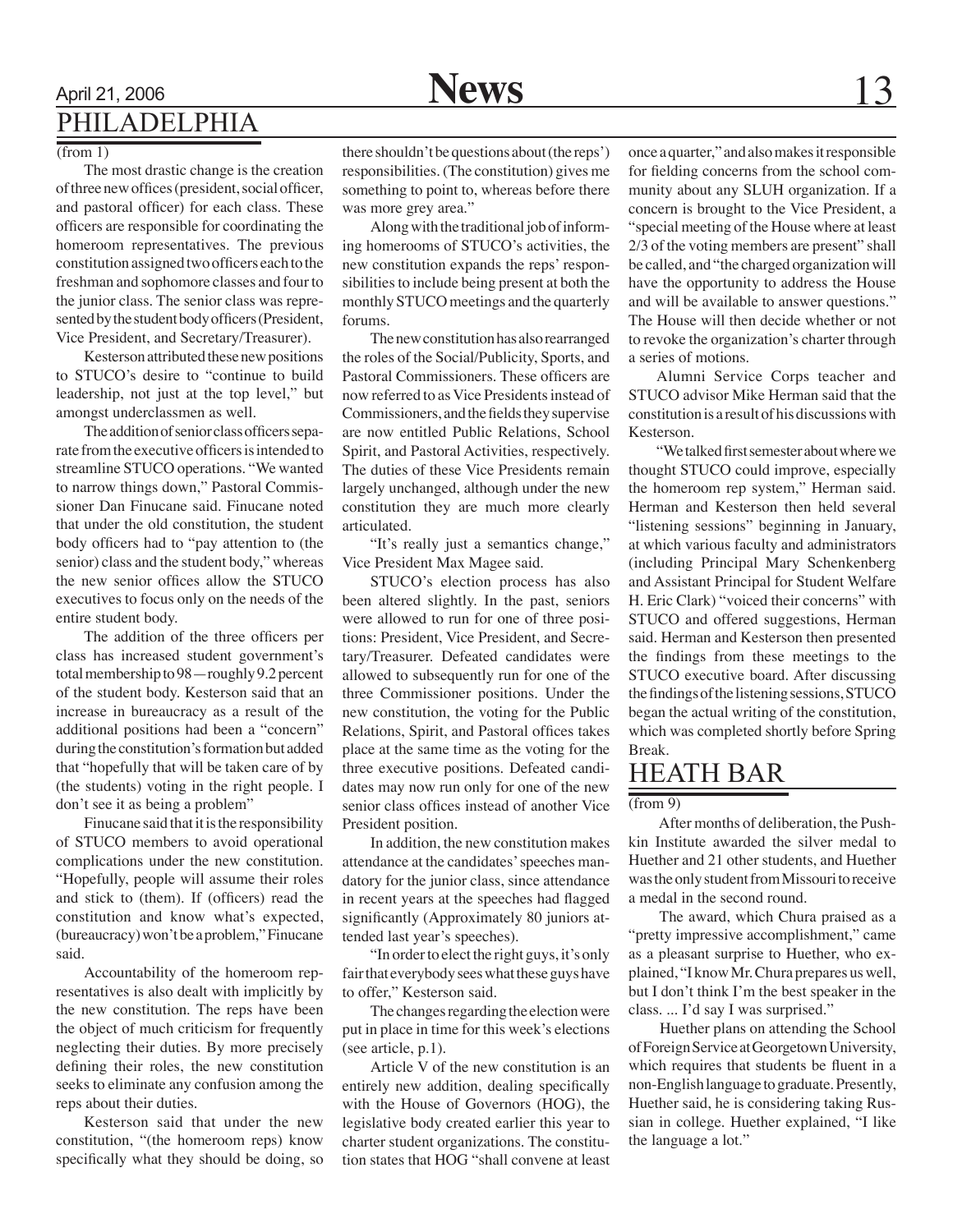# **Mustard and Ice Cream** April 21, 2006

### **FRIDAY, APRIL 21**

Schedule R Soph. Class Liturgy NHS Current Meeting Wellness Club Pool Tournament Jazz Band Tour V BB SLUH Tournament @ SLUH/FP, 4:30 pm B BB @ Lindbergh, 4:15pm JV/V VB vs. Francis Howell, 4:30/5:30pm Curly Fries, Rib Sandwiches

### **SATURDAY, APRIL 22**

STUCO Spring Fling V BB SLUH Tournament @ SLUH/FoPo, 11:00 am, 2 pm C BB @ Vianney (DH), 10/Noon V TRK KU Relays @ Lawrence, KS, 4pm V VB Parkway Tournament @ Parkway Central, 9am C/JV/V LAX @ MICDS, 10am/noon/2pm

#### **SUNDAY, APRIL 23**

Jazz Band Concert

### **MONDAY, APRIL 24**

Schedule R IM Mental Meltdown (All) Pro-Life Club Meeting

# **FITZ**

### $($ from 4 $)$

performance would have earned any SLUH student low marks in a class presentation, but for the students, it was humbling. He had not been trained in rhetoric, but in an organized, nonviolent alternative to war. Who would have thought Fitz, growing up as a farmer in central Illinois, would travel to war-torn Colombia on a mission for peace? He was unassuming, saying he had been called by God and supported by his family and Mennonite church, to join CPT in objecting to war and violence.

Theology teacher Rob Garavaglia said, "I invited Jim because he is an example of a normal Christian responding to the call of God. His example of courage and humility strips away any of my excuses: I am too busy. ... Or I have a family. ... Our vocation involves the use of our gifts for the betterment of our neighbors."

According to a CPT pamphlet, CPT is an organization first created by Mennonites, Brethren, and Quakers in 1984 "for Christians

# Calendar **by Jim Santel April 21 - April 28**

B BB vs. MICDS @ FoPo #2, 4:15pm C BB vs. CBC, 4pm V GLF vs. CBC, Course TBA, 3:30pm JV GLF vs. CBC @ FoPo, 3:30pm JV/V TN vs. Parkway South, 4pm V TRK Vianney Relays thru 4/25 @ Vianney, 4pm JV/V VB vs. Marquette, 4:30/5:30pm C LAX vs. Hazelwood Central @ Coke Park, 5pm Pizza Sticks & Taco Sticks, Pizza

### **TUESDAY, APRIL 25**

Schedule E North Central Evaluation Visit thru 4/26 JV/V Lacrosse vs. Hazelwood Central@ Coke Park, 4/5:30pm Cookies, Funnel Cakes, Chicken Strips

#### **WEDNESDAY, APRIL 26**

Schedule R

Freshman Class Liturgy Jr. HR Rep. Mtg. V BB vs. CBC, 4:30pm B BB @ CBC, 4:15pm C BB vs. DeSmet @ FoPo #1, 4:15pm V GLF vs. St. Francis Borgia @ FoPo, 3:30pm

JV/V VB vs. CBC, 5/6pm Pretzels, Crispitos and Burritos

#### **THURSDAY, APRIL 27**

Schedule R Freshman English Tutorial IM Mental Meltdown Faculty Mix-It-Up Lunch Rosary in N. Am. Martyrs Chapel Mother's Club Fashion Show and Dinner V BB vs. Rockwood Summit, 4:30pm B BB @ Rockwood Summit, 4:30pm JV/V TN vs. Parkway South, 4pm V TRK @ Clayton Invitational (Prelim) @ Wash. U., 3:20pm C/JV TRK vs. St. Mary's, Webster, DeSmet, CBC @ Vianney, 4 pm C/JV/V LAX vs. Rockhurst, 4/5:30/7:30pm Apple Turnovers, Brunch for Lunch

### **FRIDAY, APRIL 28**

Schedule M Awards Assembly CSP Food Drive Ends B BB vs. Bishop DuBourg, 4:15pm V TN @ Belleville East Tourn. Thru 4/29, times TBA Mostaccioli with Garlic Bread

to devote the same discipline and self-sacrifice to nonviolent peacemaking that armies devote to war." CPT members are trained in peacemaking before traveling to a crisis area at the invitation of local peace supporters. Along the Arizona/Mexico border, CPT "challenges U.S. immigration policies that result in hundreds of migrant deaths in the desert every summer."

In Colombia, where Fitz serves, CPT works to end the bloody civil war. CPT has had a presence in the Hebron District of Palestine's West Bank since 1995, working with local peace groups to end the violence.

However, probably CPT's most well known presence is in Baghdad, where its members have supported Iraqis committed to nonviolent resistance since October 2002. On Nov. 26, 2005, two CPT members made news when they were among four abducted by kidnappers in Baghdad. On March 10, 2006, CPT member Tom Fox's body was found. Norman Kember, Harmeet Sooden, and CPT member Jim Loney were released about two weeks later. In one of the pamphlets distributed by Jim Fitz last week, Tom Fox wrote, "If Jesus and Gandhi are right, then I am asked to risk my life, and if I lose it, to be as forgiving as they were when murdered by the forces of Satan." CPT continues to serve the people of Iraq.

If you'd like to get involved, CPT has ways to help. Peacemaker Delegations open to applicants over 18 travel to crisis areas for one or two weeks to protect human rights and engage in nonviolent direct action.

The CPT could also use your donations and prayers in order to continue its work. For more information, go to the CPT website: www.cpt.org.

**Car for sale: 1994 Toyota Corolla DX, blue. 130,000 miles. Automatic, A/C, power locks, windows. Complete maintenance records available. Great first car. See Mr. Kovarik in the English Office if you're interested.**